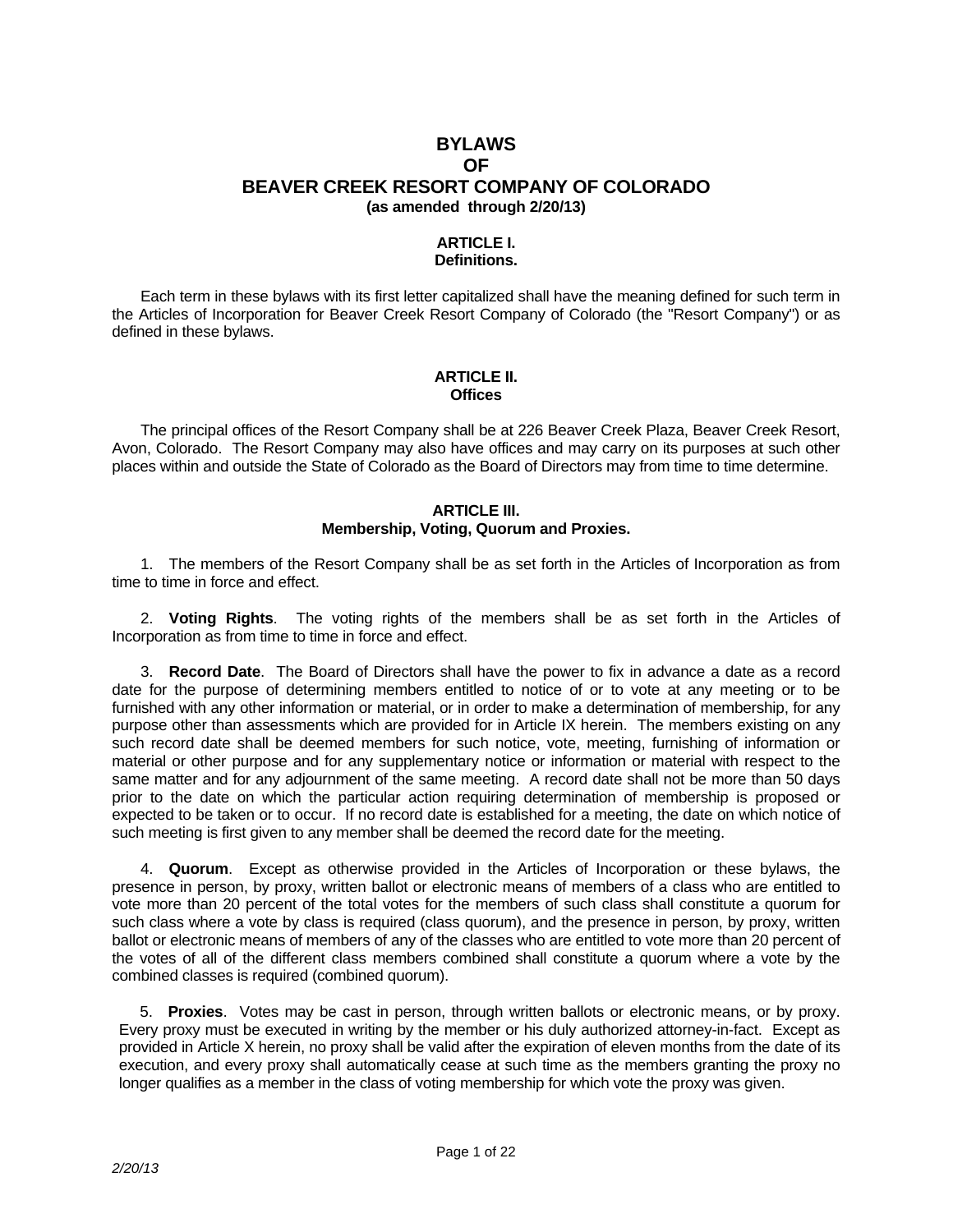(a) The Resort Company may provide to each member a form of proxy and/or written ballot in writing or by electronic means describing the questions and candidates for the position of director for which the member is eligible to vote at such meeting. Such form of proxy may also include provisions by which the member may direct how the member's vote shall be cast, pursuant to the proxy, regarding such questions or candidates. Such form of proxy, as provided by the Resort Company, shall not specify to whom the proxy is granted. With respect to any form of proxy so provided by Class A members, such proxy may provide that if a Class A member does not fill in such blank with the name of an individual to whom such member grants such proxy, but otherwise duly returns a completed proxy to the Resort Company, then such Class a member shall be deemed to have granted such proxy to the Resort Company administrator; provided that the Resort Company administrator shall only cast votes on behalf of such Class A member in accordance with the specific direction indicated by such Class A member on the form of proxy and in no event shall the Resort Company administrator have authority pursuant to such proxy to exercise any discretion on behalf of such Class A member regarding any question or candidate.

 (b) Except as provided in Section 5(a) above, the Resort Company shall not solicit proxies or written ballots.

 6. **Majority Vote**. At any meeting of members where a vote by class is required, if a class quorum is present, the affirmative vote of a majority of the votes represented at the meeting, in person, by proxy, by written ballot, or electronic means, shall be the act of the members of such class unless the vote of a greater number is required by law, the Articles of Incorporation, the Declaration or these bylaws as from time to time in force and effect. At any meeting of the combined members of all classes where a vote by class is not required, if a combined quorum is present, the affirmative vote of a majority of the votes represented at the meeting, in person, by proxy, written ballot, or electronic means, shall be the act of the combined class members, unless the vote of a greater number is required by law, the Articles of Incorporation, the Declaration or these bylaws as from time to time in force and effect. At each election of directors of a class or directors at large, the number of candidates equaling the number of such directors to be elected, having the highest number of votes cast in favor of their election, shall be elected as the directors of such class or directors at large, as the case may be.

### **ARTICLE IV. Property Rights and Rights of Enjoyment of Facilities and Functions.**

 Each member and Guest shall be entitled to the use and enjoyment of Facilities and Functions as set forth in the Declaration as from time to time in force and effect, subject to such rules and regulations as may be adopted by the Resort Company's Board of Directors from time to time.

 **(a) USFS Permits**. The Term Special Use Permit and the Special Use Permits issued by the United States Department of Agriculture, Forest Service, to Beaver Creek Associates, Inc. and any replacements or substitutes for such permits, for the development and operation of the Mountain Facility and related lands, as such permits have been and may be amended and assigned from time to time.

 **(b) Transportation Function.** The Resort Company shall perform its Transportation Function (as such Function is defined in the Declaration) and shall maintain and operate its Facilities relating to the Transportation Function in accordance with the requirements of law, the Declaration, the Articles of Incorporation, these bylaws and the USFS Permits and in substantially the same manner and, at a minimum, to substantially the level and standards of service provided by the Resort Company during the 1997 fiscal year; provided that (a) the Resort Company shall, as its access to sources of funding permits, increase or may decrease service, in order to accommodate, respectively, increases or decreases in the number of Guests visiting Beaver Creek Resort, the number of overnight Guests in Beaver Creek Resort, the number of skiers or others using the Mountain Facility, the number of homeowners residing in Beaver Creek Resort, and the number of businesses in Beaver Creek Resort, and (b) the Resort Company may turn over all or part of the Transportation Function to a governmental entity as provided in Section 3.23 of the Declaration to the extent the members of the Resort Company consent to such turn over by the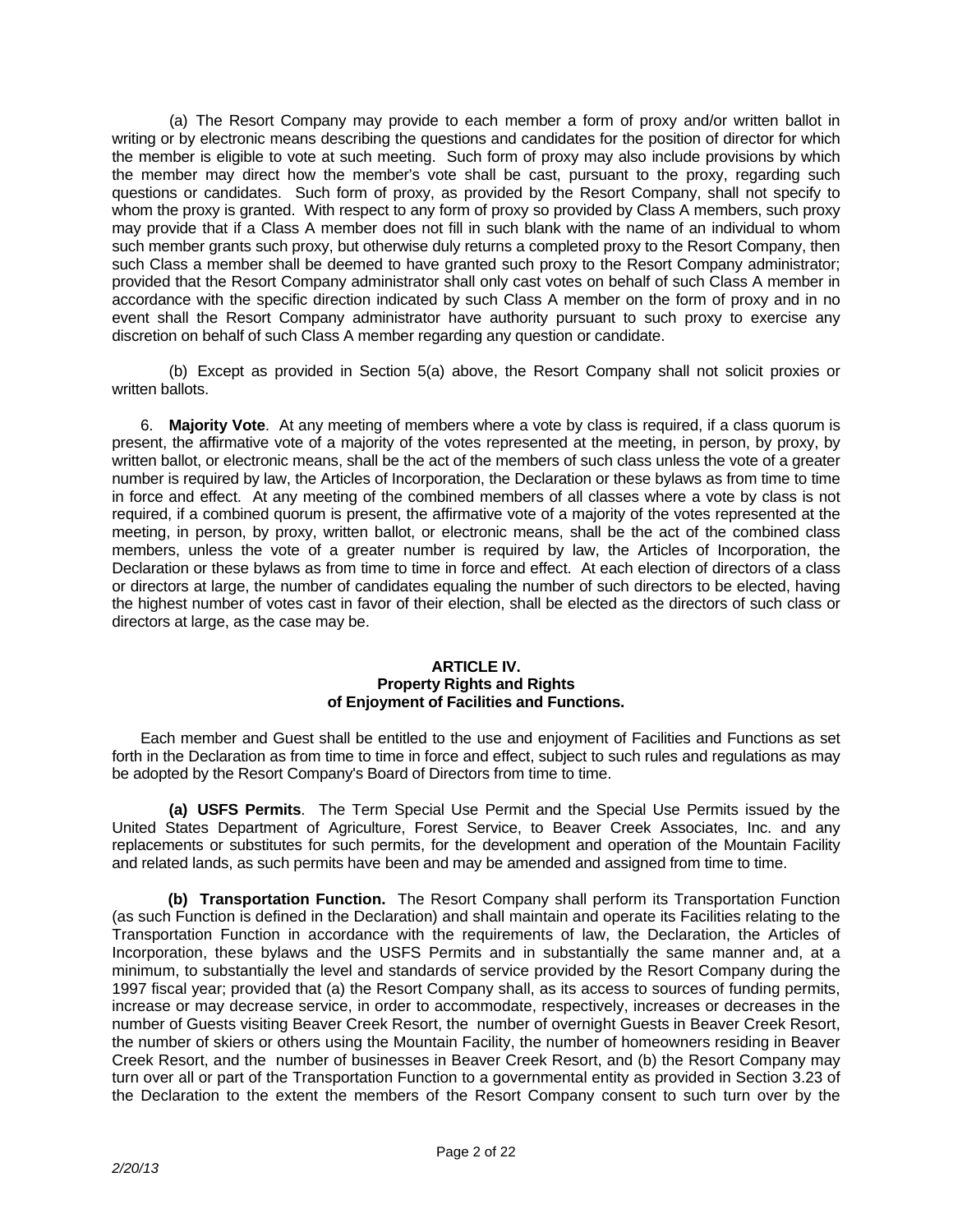Affirmative Vote of a Majority of the Classes. If the Resort Company turns over all or part of the Transportation Function to a governmental entity as provided in Section 3.23 of the Declaration, then the Resort Company shall be automatically released from its obligations under this Section (b) with respect to that portion of the Transportation Function that is so turned over to a governmental entity.

# **(c) Parking Function**

 **(i)** The Resort Company shall care for, operate, manage, maintain and repair the parking areas utilized for the Resort Company's Parking Function (as such Function is defined in the Declaration) as required by law, the Declaration, the Articles of Incorporation, these bylaws and the USFS Permits and, at a minimum, to substantially the same conditions and standards of service provided by the Resort Company during the 1997 fiscal year; provided, however, that: (A) the Resort Company shall, as its access to sources of funding permits, increase or may decrease service, in order to accommodate, respectively, increases or decreases in the number of Guests visiting Beaver Creek Resort, the number of overnight Guests in Beaver Creek Resort, the number of skiers or others using the Mountain Facility, the number of homeowners residing in Beaver Creek Resort, and the number of businesses in Beaver Creek Resort; (B) the Resort Company shall not be required to construct any parking spaces or other improvements in order to satisfy the requirements of this Section (c) (i); and (C) the Resort Company shall be required to satisfy the requirements of this Section (c) (i) only to the extent that the Declarant, the Mountain Special Member or their respective affiliates or delegates provide land and improvements for the parking areas. The foregoing shall not limit the ability of the Declarant or the Mountain Special Member to modify, relocate or replace the parking facilities on the same or other land; provided, however, the modification, relocation or replacement of parking facilities shall not materially increase the cost to the Resort Company of fulfilling the parking Function with respect to such modified, relocated or replaced parking facilities.

 **(ii)** To the extent that the Resort Company operates a particular parking facility for a parking fee, the Resort Company shall be entitled to retain all revenues received from such operation.

 **(d) Vehicular Access Limitation Function.** The Resort Company shall not adopt any prohibition, restriction, or impairment that would directly or indirectly have the consequence of negatively impacting access to Beaver Creek or vehicular, pedestrian or bicycle traffic within Beaver Creek, including, without limitation, any prohibition, restriction, or impairment of access to Beaver Creek, the Mountain Facility, any property owned by the Declarant or the Mountain Special Member, or any Lodge or other commercial business in Beaver Creek by the public, the Declarant, any Owners, Lessees, Guests or Subowners, or any commercial or service vehicles, except (i) reasonable restrictions in response to demonstrated health and safety concerns, (ii) prohibitions, restriction or impairments adopted pursuant to the Declaration, the Articles of Incorporation and these bylaws by the Resort Company against any Owner, Lessee, Guest or Subowner who has failed to comply with the provisions of the Declaration, the Articles of Incorporation or these bylaws, (iii) reasonable restrictions based on reasonable access provided by alternative modes of transportation, and (iv) reasonable restrictions based on the availability of parking within Beaver Creek Resort from Time to time. Additionally, the Resort Company shall permit access to and through Beaver Creek and the Mountain Facility as required by the USFS Permits.

 **(e) Marketing Function.** The Resort Company shall, as its access to sources of funding permits, allocate within each of its annual budgets and spend in each of its fiscal years an amount for the Marketing Function not less than the amount allocated for the Marketing Function in the annual budget for its 1998 fiscal year.

# **(f) Functions and Facilities, Generally.**

 **(i)** The Resort Company shall not change the Resort Company's policies, standards or procedures in a manner that would directly or indirectly have the consequence of materially adversely affecting (A) the lawful operation, marketing or occupancy of any Lodges, condominiums or other residences or dwelling units that are or may be used for lodging purposes in Beaver Creek, (B) the lawful operation or marketing of any commercial businesses in Beaver Creek, (C) the lawful operation and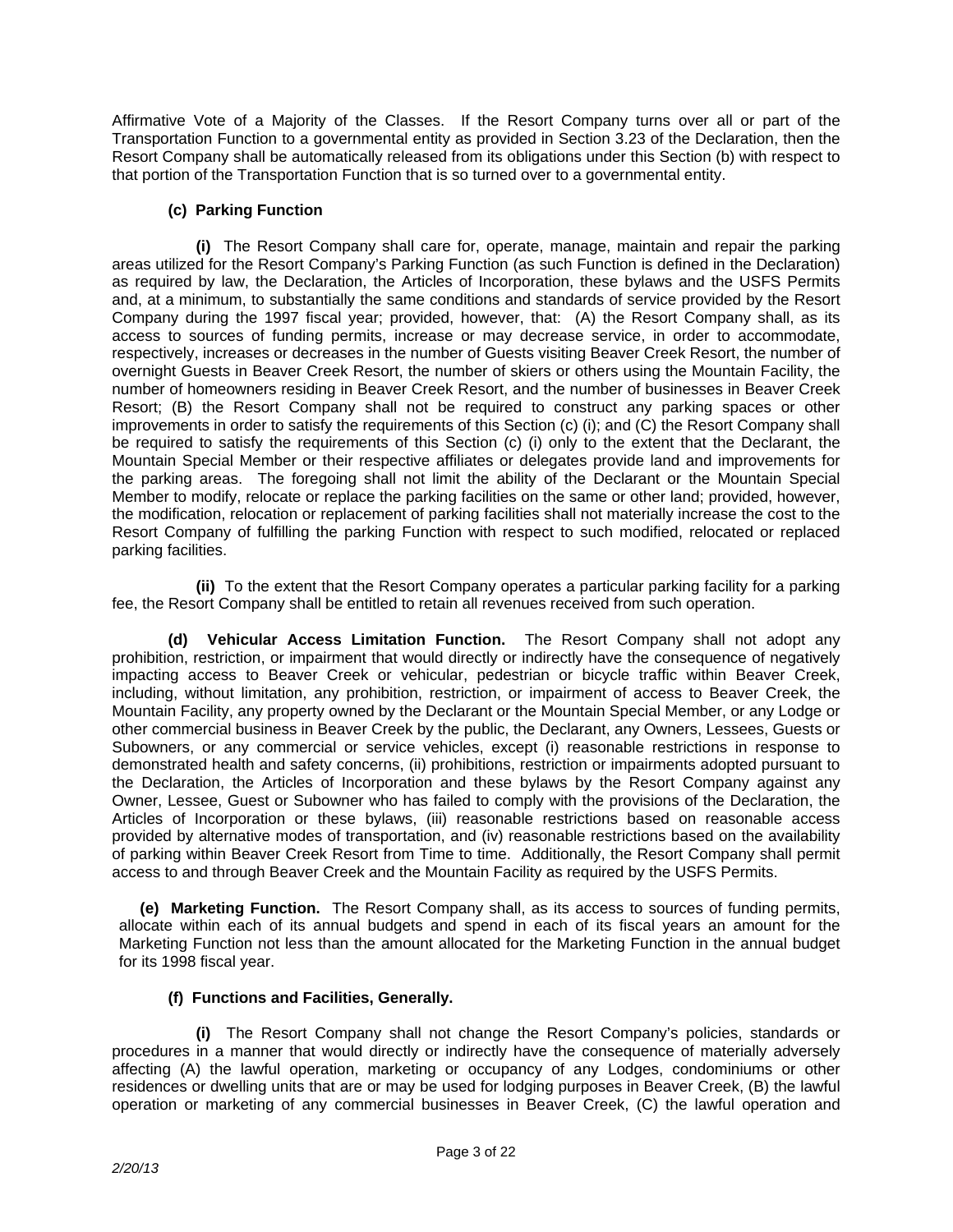marketing of the Beaver Creek golf course, or (D) lawful activities relating to the construction, operation, use, maintenance and marketing of the Mountain Facility (the "Mountain Activities"). The Mountain Activities include, without limitation: (1) movement and operation of passenger vehicles (including, without limitation, buses, vans, and other vehicles transporting passengers over public and private roads within or adjacent to Beaver Creek or over, around and through the Mountain Facility), commercial vehicles, and construction vehicles and equipment; (2) activities relating to the construction, operation and maintenance of roads, trails, ski trials, skiways and other facilities relating to the Mountain Facility (including, without limitation, tree cutting and clearing, grading and earth moving and other construction activities, construction, operation and maintenance of access roads, snow-making equipment, chairlifts, gondolas or other transportation systems, operation of vehicles and equipment relating to trash removal, snow removal, snow grooming, and over-the-snow or over-the-terrain transportation, and operation of safety and supervision vehicles); (3) activities relating to the use of the Mountain Facility (including, without limitation, skiing, snow-boarding, ski-patrol activities, and other over-the-snow activities, hiking, horseback riding, bicycling and other recreational activities; (4) ski racing and organized events and competitions relating to the activities described in clause (3) above; (5) concerts, fireworks displays, and other performances and special events; (6) the construction, operation and maintenance of restaurants, clubs, restrooms and other public use facilities; and (7) public access to adjacent U.S. Forest Service Lands.

 **(ii)** The Resort Company shall not knowingly take any action that would cause Declarant, the Mountain Special Member or their affiliates to be in non-compliance with respect o any requirements imposed on Declarant, the Mountain Special Member or any of their affiliates by the U.S. Forest Service (including, without limitation, the permits issued to the Mountain Special Member by the U.S. Forest Service, the Colorado Division of Wildlife, Eagle County, Colorado, or any other federal, state or local governmental agency. If the Resort Company has been satisfying or otherwise assisting with the satisfaction of such requirements prior to the 1997 annual meeting of the members, and then this Section (f) (ii) shall not be construed to require the Resort Company to satisfy or otherwise assist with the satisfaction of such requirements to the extent any change in law after the 1997 annual meeting materially increases costs and expenses actually incurred by the Resort Company to satisfy such requirements.

 **(iii)** Subject to the terms of the Declaration, the Articles of Incorporation and these bylaws, the Resort Company shall perform its Functions and construct, maintain and operate its Facilities and regulate land use and development in a manner befitting a premier, world-class, recreational residential, commercial and public resort.

 **(iv)** The Resort Company shall neither perform its Functions nor construct, maintain or operate its Facilities nor regulate land use and development in a manner that discriminates against the Declarant or its affiliates, the Mountain Special Member or its affiliates or any other member of the Resort Company, or any of their respective directors, officers, employees, agents, tenants, landlords, suppliers, invitees, licensees, contractors or guests.

 **(v)** To the extent that the Resort Company is required under this Section (f) to perform its Functions and operate and maintain its Facilities in accordance with the USFS Permits, and to the extent that any new obligations would be imposed on the Resort Company by the USFS Permits, the Resort Company shall not be bound by such new obligations without its prior consent, which shall not be unreasonably withheld or delayed. The Resort Company shall not be deemed to have unreasonably withheld its consent if the Resort Company has reasonably determined that such new obligations would materially increase the costs and expenses to the Resort Company in performing its Functions and maintaining its Facilities in accordance with the USFS Permits.

 **(vi)** The Resort Company shall not be required to borrow funds to satisfy its obligations under this Section (f).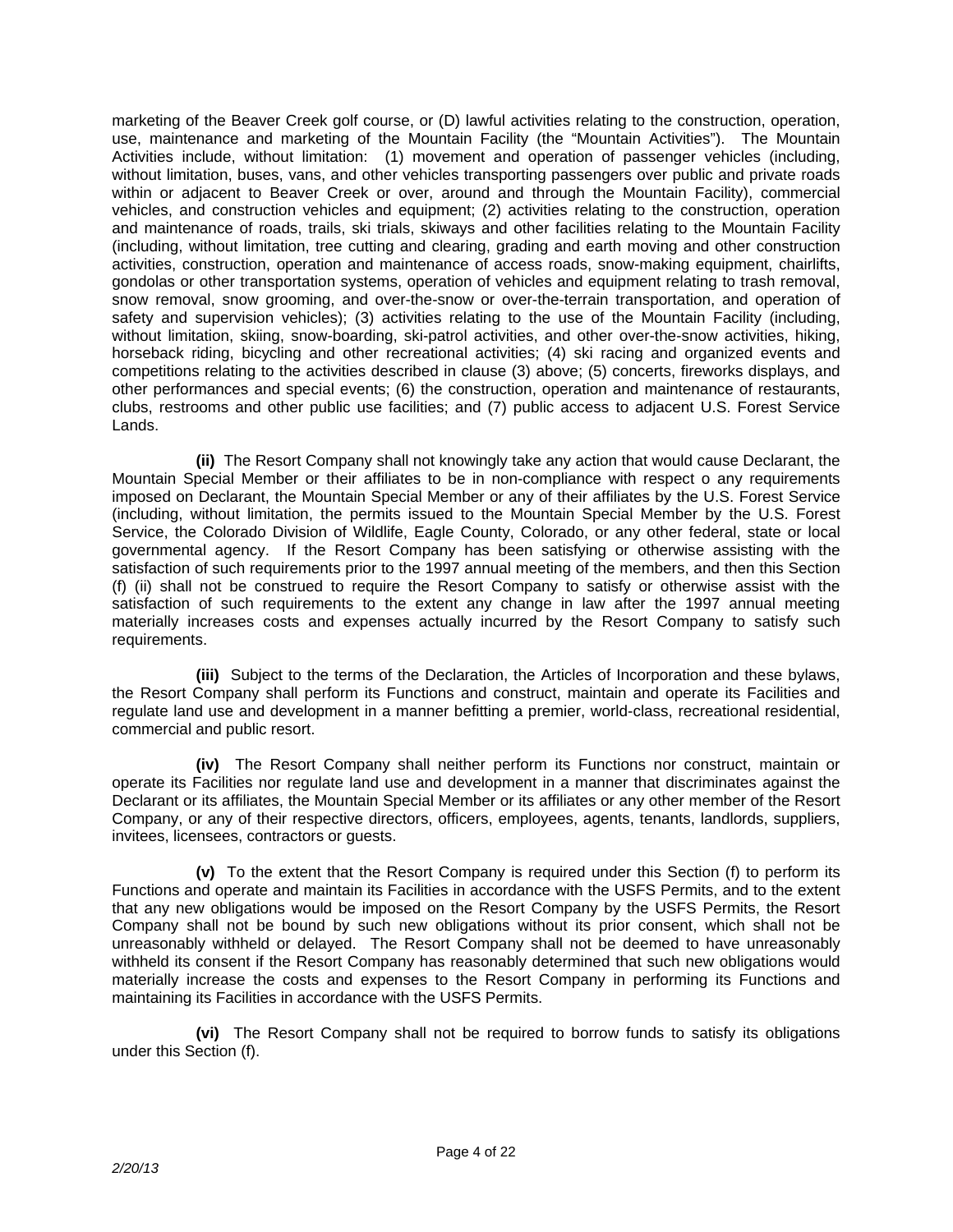### **ARTICLE V. Administration.**

 1. **Annual Meeting**. The annual meeting of the members shall be held at a place in Eagle County, Colorado, designated by the Board of Directors the last week in the month of November in each year, or at such other date designated by the Board of Directors, for the purpose of electing directors and for the transaction of such other business as may come before the meeting. If the day fixed for the annual meeting shall be a legal holiday in Colorado, such meeting shall be held on the next succeeding business day.

 2. **Special Meetings**. Special meetings of any class of members or the combined classes of members, for any purpose, unless otherwise prescribed by statute, may be called by the president or by the Board of Directors, and shall be called by the president at the request of the members entitled to vote 30 percent or more of the total votes of such class or combined classes of members.

 3. **Place of Meeting**. The Board of Directors may designate any place, either within or outside Colorado, as the place for any annual meeting or for any special meeting called by the Board of Directors. A waiver of notice signed by all members entitled to vote at a meeting may designate any place, either within or outside Colorado, as the place for such meeting. If no designation is made, or if a special meeting shall be called otherwise than by the board, the place of meeting shall be the principal office of the Resort Company in the Beaver Creek® Resort, Eagle County, Colorado.

 4. **Notice of Meeting**. Written or printed notice of any meeting of the members stating the place, day and hour of the meeting, and the purpose or purposes for which the meeting is called, shall be delivered personally or by mail to each member entitled to vote at such meeting not less than 10 nor more than 50 days before the date of the meeting. If mailed, such notice shall be deemed to be delivered when deposited in the United States mail, addressed to the member at his address as it appears in the office of the Resort Company, with postage thereon prepaid. If requested by the person or persons lawfully calling such meeting, the secretary shall give notice thereof at corporate expense.

 5. **Informal Action by Members**. Any action required or permitted to be taken at a meeting of the members may be taken without a meeting if a consent in writing, setting forth the action so taken, shall be signed by all of the members entitled to vote with respect to the subject matter thereof. Such consent shall have the same force and effect as a unanimous vote of the members, and may be stated as such in any articles or document filed with the Secretary of State of Colorado.

6. **Voting**. In the election of directors each member shall have the right to vote as set forth in the Articles of Incorporation as from time to time in force and effect.

## **7. Election Procedures.**

 **(a)** For meetings at which one or more directors will be elected, the Resort Company shall establish a date by which all nominations for such position or positions must be received by the Resort Company and such date shall not be earlier than 50 days before the date of the meeting. The Resort Company shall notify the members in writing of the date by which nominations must be received not earlier than 75 days before the date of such meeting.

 **(b)** To appear on a proxy and a ballot distributed by the Resort Company, each candidate for the position of director of Class A, B, C or D shall be nominated by: (i) in the case of each Class A director, one or more Class A members holding collectively at least 10 Class A votes; (ii) in the case of the Class B director, at least one Class B member; (iii) in the case of the Class C director, one or more Class C members operating collectively at least 5 Businesses; and (iv) in the case of the Class D director, one or more Class D members collectively holding at least 2 Class D votes. Every person so nominated for any position of director shall be a candidate for such position and such person's name shall be included in every list of candidates for such position prepared by the Resort Company; provided that no person who is an officer, director or employee of Declarant or any of its affiliates may be candidates for the position of Class A, B, C or D director.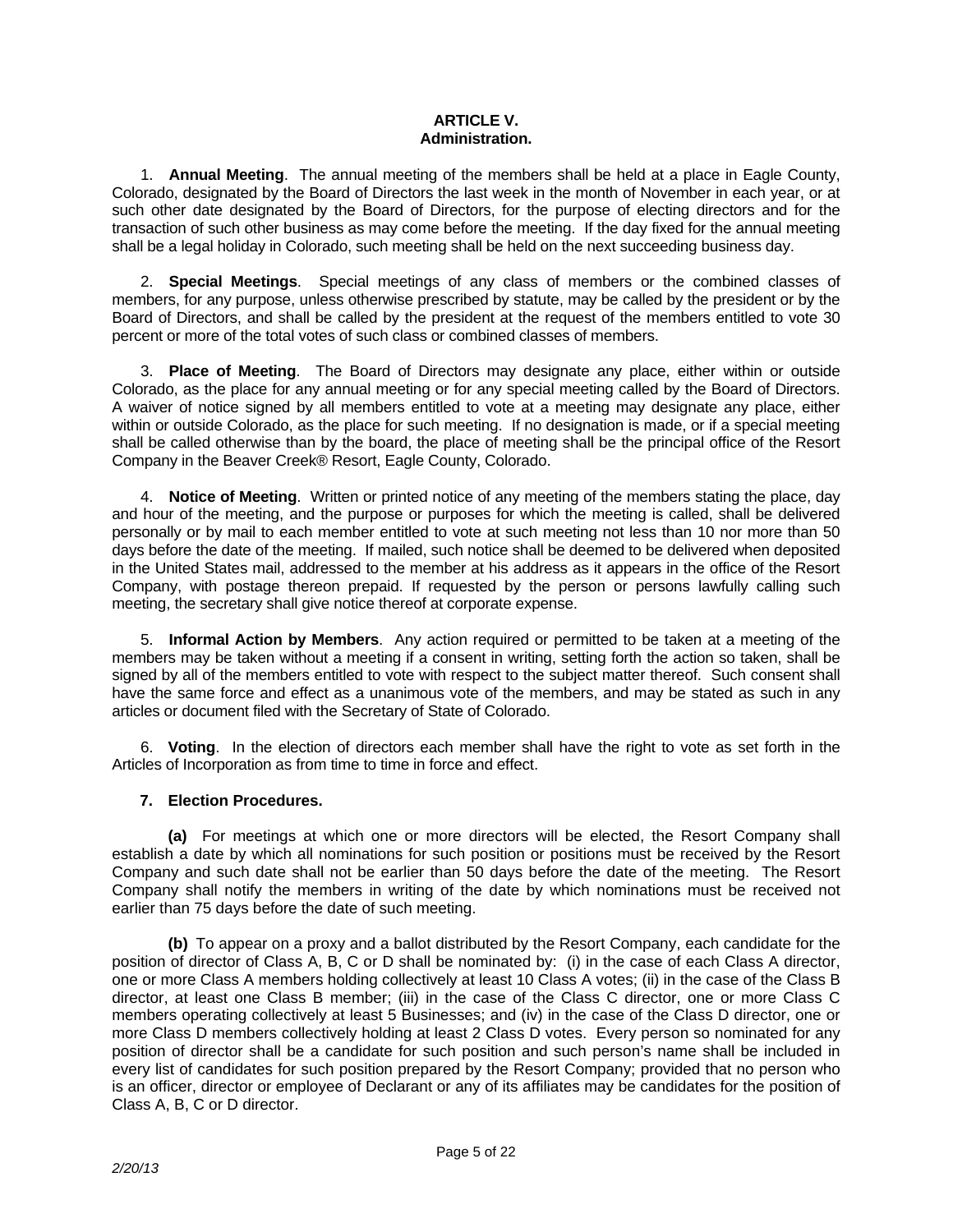## **8. Audit of Election Procedures.**

 **(a)** With respect to the 1997 and 1998 annual meetings of the members, the Resort Company shall employ a reputable accounting firm (the "Auditor") to audit the voting and election procedures of the Resort Company as they relate to meetings of the Members (the "Audit"). The Audit shall include, without limitation, matters relating to: (i) the determination of Sites, Residential Sites, Regular Memberships and memberships by class, and the number of votes relating to such membership; (ii) the nomination process; (iii) notices given to members; (iv) attendance of members at such meeting by person or by proxy and whether a quorum is present in each case where a quorum is required; and (v) the votes cast for and against each questions put to a vote of the members or any class of members and the votes cast for each candidate for each position of director.

 **(b)** For any meeting of the members occurring after the 1998 annual meeting of the members, the Resort Company shall, upon the request of at least three directors of the Resort Company, cause an Auditor to perform an Audit of the Resort Company's voting and election procedures, provided, however, a request to perform an Audit with respect to a particular election must be made within 90 days following the completion of such election. The class members who are the constituents of the directors requesting the Audit shall pay the costs of the Audit and the Resort Company shall reimburse such members for such costs.

 **(c)** The Resort Company shall cooperate with the Auditor in connection with the performance of the Audit. The Resort Company shall use the information contained in the Audit, wherever applicable, as the basis for determining Sites, Residential Sites, Regular Memberships and memberships by class, and the number of votes relating to such memberships for the purposes of conducting future elections. To the extent the information contained in the Audit is based on interpretations made by the Auditor that are inconsistent with the Enabling Documents, then the Board of Directors shall decide the proper interpretation of the Enabling Documents to be used by the Resort Company regarding such determinations.

 **9. Amendments.** This Article V may not be altered, amended or repealed except by the Affirmative Vote of a Majority of the Classes.

#### **ARTICLE VI. Board of Directors.**

 1. **Number, Tenure and Qualifications.** The business and affairs of the Resort Company shall be managed by a Board of Directors consisting of not less than three nor more than nine directors who need not be members of the Resort Company. Directors shall be elected or appointed for terms as set forth in the Articles of Incorporation. Each director shall hold office until the election or appointment and qualifications of his or her successor. The number of directors may be changed by amendment to the Articles of Incorporation in the manner set forth therein.

 2. **Resignations, Vacancies**. Any director may resign at any time by giving written notice to the president or the secretary of the Resort Company. Such resignation shall take effect at the time specified, and unless otherwise specified therein, the acceptance of such resignation shall not be necessary to make it effective. Any vacancy occurring in the Board of Directors by reason of resignation or death of any director elected by Class A, B, C and D members may be filled by the affirmative vote of a majority of the directors then in office, though less than a quorum. Any vacancy occurring in the Board of Directors by reason of resignation or death of any director appointed by the Class E member or the Class F member shall be filled by appointment by the Class E member or the Class F member, as the case may be. Any director elected or appointed to fill any vacancy in the Board of Directors shall serve until the expiration of the term of his or her predecessor.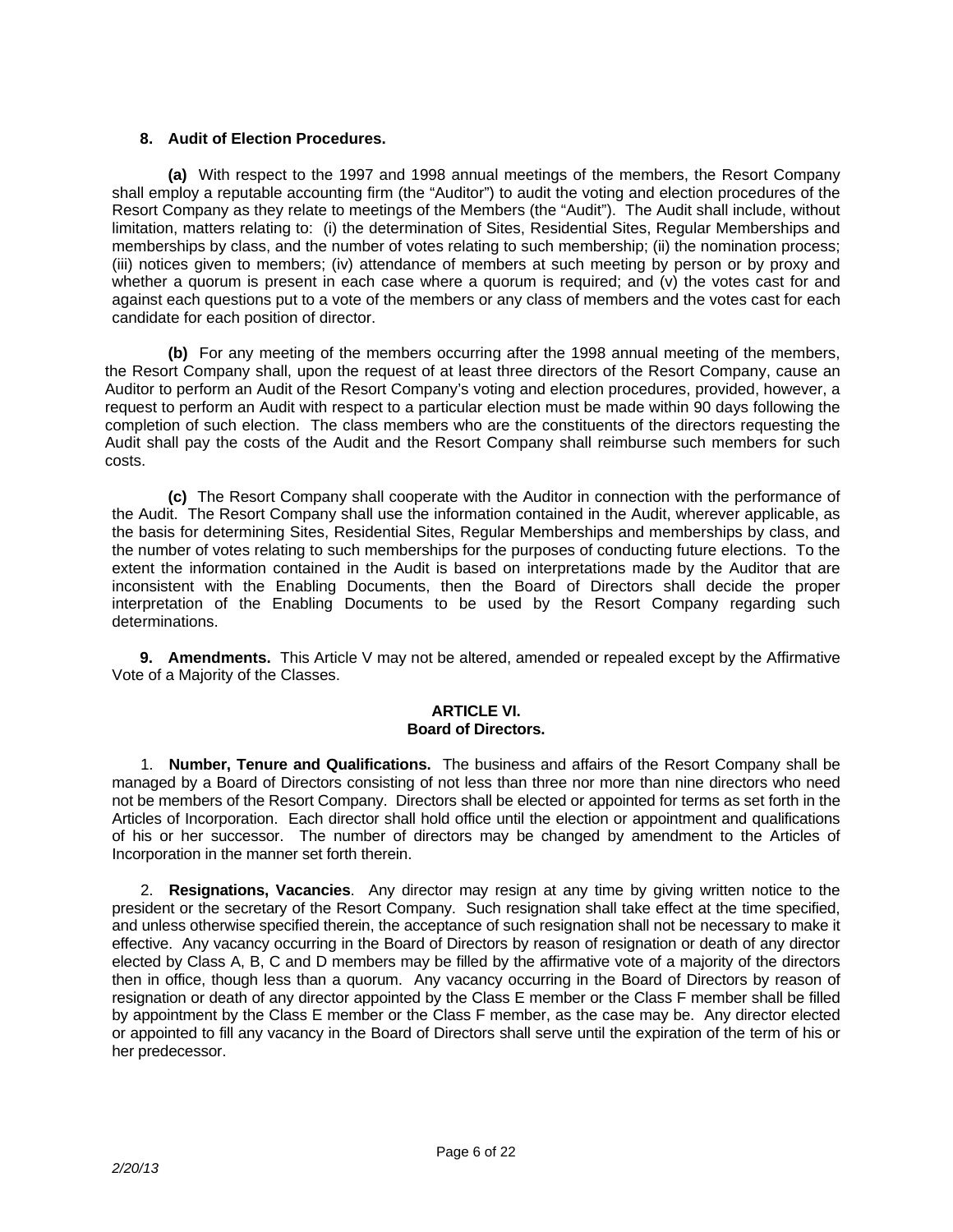3. **General Powers**. The Board of Directors shall have and may exercise all the powers of the Resort Company except such as are expressly conferred upon the members by law, by the Articles of Incorporation, the Declaration or these bylaws as from time to time in force and effect.

 4. **Additional Powers and Responsibilities**. In addition to its general powers, the Board of Directors shall have the authority and the responsibility, acting through the Resort Company's officers, and subject to the provisions of the Declaration:

 (a) To administer and enforce the covenants, conditions, restrictions, easements, uses, limitations, obligations and all other provisions set forth in the Articles of Incorporation, the Declaration or the bylaws as from time to time in force and effect.

 (b) To establish, make, amend, publish and enforce compliance with such reasonable rules and regulations governing the operation and use of Facilities and Functions and the personal conduct of the members and Guests (provided the Resort Company shall not make, amend or repeal any such rules or regulations, the effect of which would contravene the terms of the Declaration, the Articles of Incorporation or these bylaws, or any agreement to which the Resort Company is a party) and to establish, make, amend, publish and enforce payment of reasonable charges for the use of Facilities and Functions.

 (c) To maintain in good order, condition and repair Facilities and all items of personal property used in the enjoyment of such property.

 (d) To obtain and maintain insurance in connection with Facilities and related personal property in the manner and the amounts provided in the Declaration, and such other insurance as the Board of Directors may consider appropriate.

 (e) To fix, determine, levy and collect Common Assessments from Owners, Civic Assessments from Regular Members, Mountain Civic Assessments from the Mountain Special Member, and Special Assessments to meet the common expenses and costs of the Resort Company, and to create a reasonable reserve therefor, as more fully set forth in Article IX hereof.

 (f) To collect promptly all delinquent assessments by suit of otherwise and to enjoin or seek damages from a member or Guest.

 (g) To collect the charges and fees set forth in the Declaration (including but not limited to those set forth in Sections 3.19 and 3.20 thereof), and otherwise provided for in the Resort Company's Articles of Incorporation and these bylaws, as in effect from time to time.

 (h) To insure, or cause an appropriate officer to issue, upon written demand of any member a certificate setting forth whether any assessment, charge, fine or penalty has been paid by such member. Such certificate shall be conclusive evidence against the Resort Company for all purposes. The Resort Company may charge a reasonable fee for such certificate.

(i) To protect and defend Facilities from loss and damages by suit or otherwise.

 (j) To borrow funds in order to pay for any expenditure or outlay authorized by these bylaws, the Declaration and the Articles of Incorporation as from time to time in force and effect, including but not limited to funds borrowed from Declarant or an affiliate thereof, and to execute such instruments evidencing such indebtedness as may be necessary or advisable; provided, however, the Resort Company shall not make any significant expenditures or incur any indebtedness which would cause the Resort Company to not have sufficient funds allocated and necessary to perform its Functions and construct, maintain and operate its Facilities in accordance with the Declaration, the Articles of Incorporation and these bylaws.

(k) To enter into contracts within the scope of their duties and powers.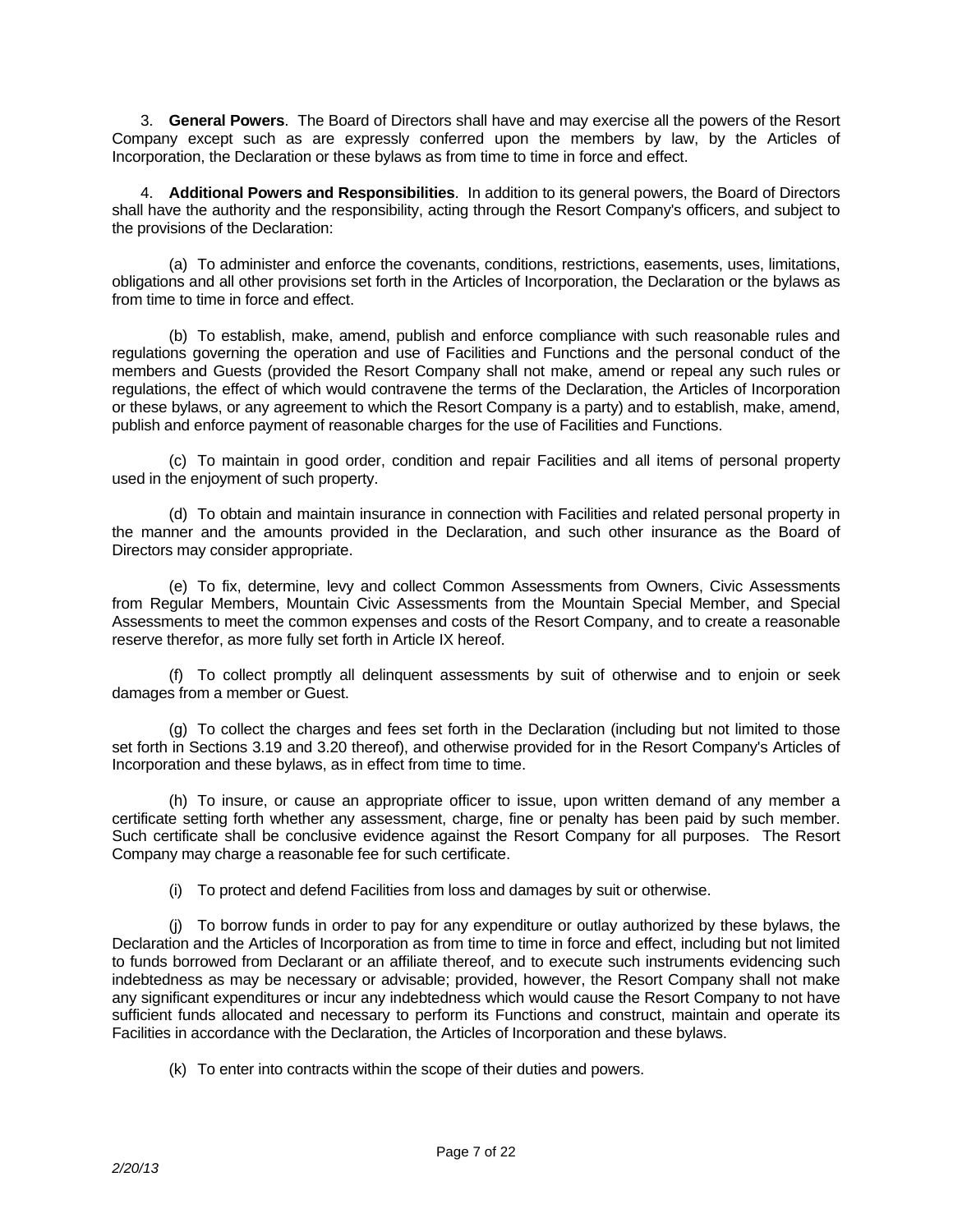(l) To establish a bank account for the common treasury and for all separate funds which are required or may be deemed advisable by the Board of Directors.

 (m) To maintain full and accurate books and records showing all of the receipts, expenses or disbursements of the Resort Company. Any member may inspect such records upon reasonable notice at any reasonable time.

 (n) To prepare and upon request deliver to any requesting member an annual statement showing all receipts, expenses or disbursements since the last such statement.

 5. **Compensation**. By resolution of the Board of Directors, any director may be paid any one or more of the following: his reasonable expenses incurred, if any, in furtherance of the business or affairs of the Resort Company; a fixed sum for attendance at meetings; or a stated salary as director. No such payment shall preclude any director from serving the Resort Company in any other capacity and receiving compensation therefor.

 6. **Regular Meetings**. Regular meetings of the Board of Directors may be held without call or formal notice at such places within the State of Colorado, and at such times as the board may from time to time by vote determine. Any business may be transacted at a regular meeting. Until further determination, the regular meeting of the Board of Directors for the election of officers and for such other business as may come before the meeting may be held without call or formal notice immediately after, and at the same place as, the annual meeting of members, or any special meeting of members at which a Board of Directors is elected.

 7. **Special Meetings**. Special meetings of the Board of Directors may be held at any place within Colorado at any time when called by the president, or by 2 or more directors, upon at least 3 days prior notice of the time and place thereof being given to each director by leaving such notice with him or at his residence or usual place of business, or by mailing or telegraphing it prepaid, and addressed to him at his post office address as it appears on the books of the Resort Company, or by telephone or facsimile transmission. Notices shall state the purposes of the meeting. No notice of any adjourned meeting of the directors shall be required.

 8. **Quorum**. A majority of the number of directors fixed by the bylaws shall constitute a quorum for the transaction of business, but a lesser number may adjourn any meeting from time to time. When a quorum is present at any meeting, a majority of the directors in attendance shall, except where a larger number is required by law, by the Articles of Incorporation, the Declaration or by these bylaws as from time to time in force and effect, decide any question brought before such meeting.

 9. **Waiver of Notice**. Before, at or after any meeting of the Board of Directors, any director may, in writing, waive notice of such meeting and such waiver shall be deemed equivalent to the giving of such notice. Attendance by a director at any meeting of the board shall be a waiver of notice by him or her except when a director attends the meeting for the express purpose of objecting to the transaction of business because the meeting is not lawfully called or convened.

 10. **Informal Action by Directors**. Any action required or permitted to be taken at a meeting of the directors may be taken without a meeting if a consent in writing, setting forth the action so taken, shall be signed by all of the directors entitled to vote with respect to the subject matter thereof. Such consent shall have the same force and effect as a unanimous vote of the directors.

 11. **Presence at Meetings**. Any Director may participate in a regular or special meeting of the Board of Directors by, and such meeting may be conducted through the use of, any means of communication by which all Directors participating may hear each other during the meeting. A Director participating in a meeting by this means is deemed to be present in person at the meeting.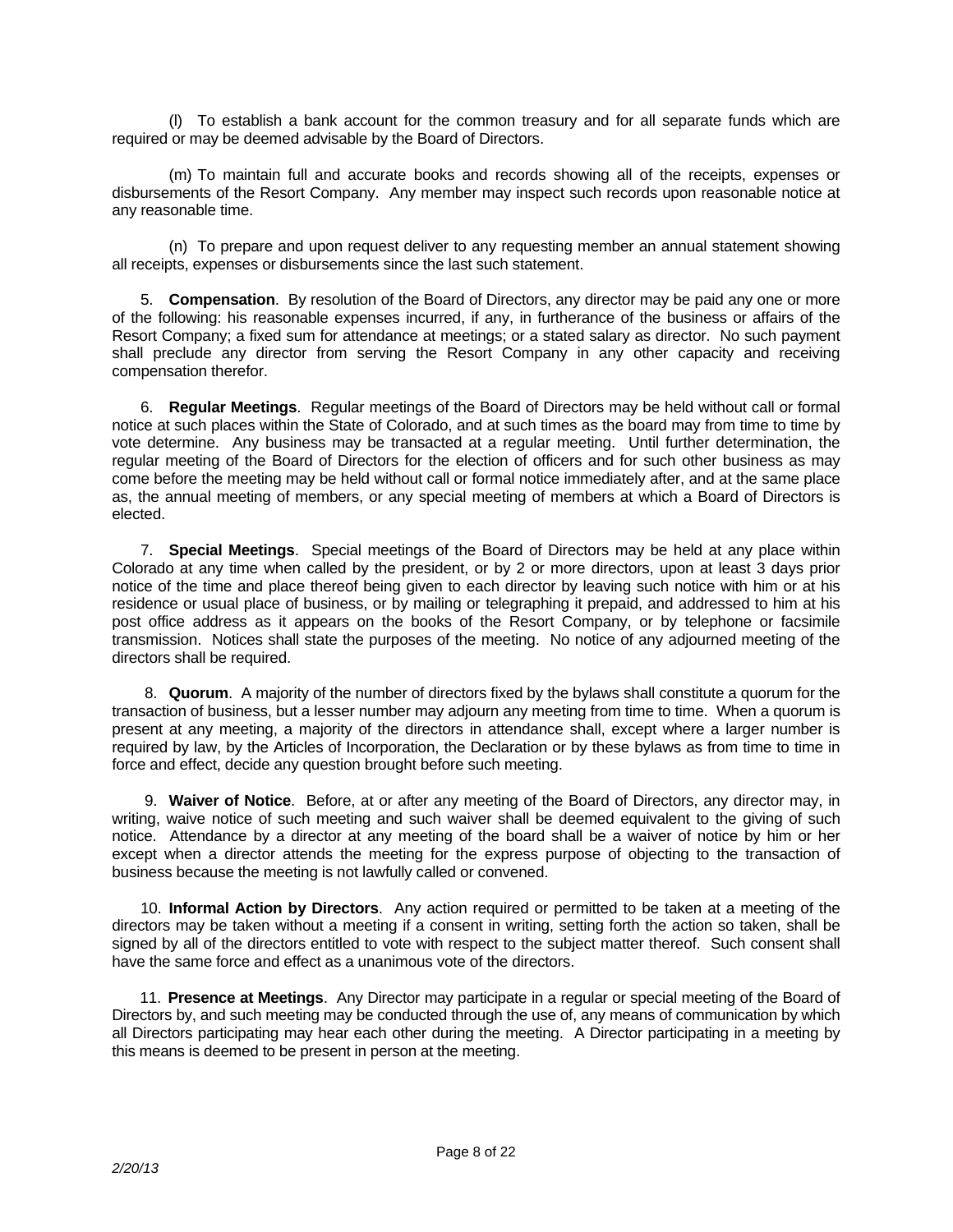### **ARTICLE VII. Officers and Agents.**

 1. **General**. The officers of the Resort Company shall be a president, one or more vice presidents, a secretary and a treasurer. The Board of Directors may appoint such other officers, assistant officers, committees and agents, including assistant secretaries and assistant treasurers, as they may consider necessary or advisable, who shall be chosen in such manner and hold their offices for such terms and have such authority and duties as from time to time may be determined by the Board of Directors. The salaries of all the officers of the Resort Company shall be fixed by the Board of Directors. One person may hold any two offices, except that no person may simultaneously hold the offices of president and secretary. In all cases where the duties of any officer, agent or employee are not prescribed by the bylaws or by the Board of Directors, such officer, agent or employee shall follow the orders and instructions of the president or his designee.

 2. **Removal of Officers**. Upon an affirmative vote of a majority of the members of the Board of Directors, any officer may be removed, either with or without cause, and his successor elected at any regular meeting of the Board of Directors or at any special meeting of the board called for such purpose.

 3. **Vacancies.** A vacancy in any office, however occurring, may be filled by the Board of Directors for the unexpired portion of the term.

 4. **President.** The president shall be the chief executive officer of the Resort Company. He shall have the general and active control of the affairs and business of the Resort Company and general supervision of its officers, agents and employees.

 5. **Vice Presidents.** The vice presidents shall assist the president and shall perform such duties as may be assigned to them by the president or by the Board of Directors. In the absence of the president, the vice president designated by the Board of Directors or (if there be no such designation) designated in writing by the president shall have the powers and perform the duties of the president. If no such designation shall be made, all vice presidents may exercise such powers and perform such duties.

6. **The Secretary.** The secretary shall:

 (a) Keep the minutes of the proceedings of the members, executive committee and Board of Directors;

 (b) See that all notices are duly given in accordance with the provisions of these bylaws, the Articles of Incorporation, the Declaration and as required by law;

 (c) Be custodian of the corporate records and of the seal of the Resort Company and affix the seal to all documents when authorized by the Board of Directors;

 (d) Keep at its registered office or principal place of business within or outside Colorado a record containing the names and registered addresses of all members, the designation of the property owned or leased by each member, and, if such property is mortgaged and the mortgagee has given the Resort Company notice thereof, the name and address of the mortgagee;

 (e) In general, perform all duties incident to the office of secretary and such other duties as from time to time may be assigned to him or her by the president or by the Board of Directors. Assistant secretaries, if any, shall have the same duties and powers, subject to supervision by the secretary.

 7. **Treasurer.** The treasurer shall be the principal financial officer of the Resort Company and shall have the care and custody of all funds, securities, evidences of indebtedness and other personal property of the Resort Company and shall deposit the same in accordance with the instructions of the Board of Directors. The treasurer shall receive and give receipts and acquittances for moneys paid in on account of the Resort Company, and shall pay out of the funds on hand all bills, payrolls and other just debts of the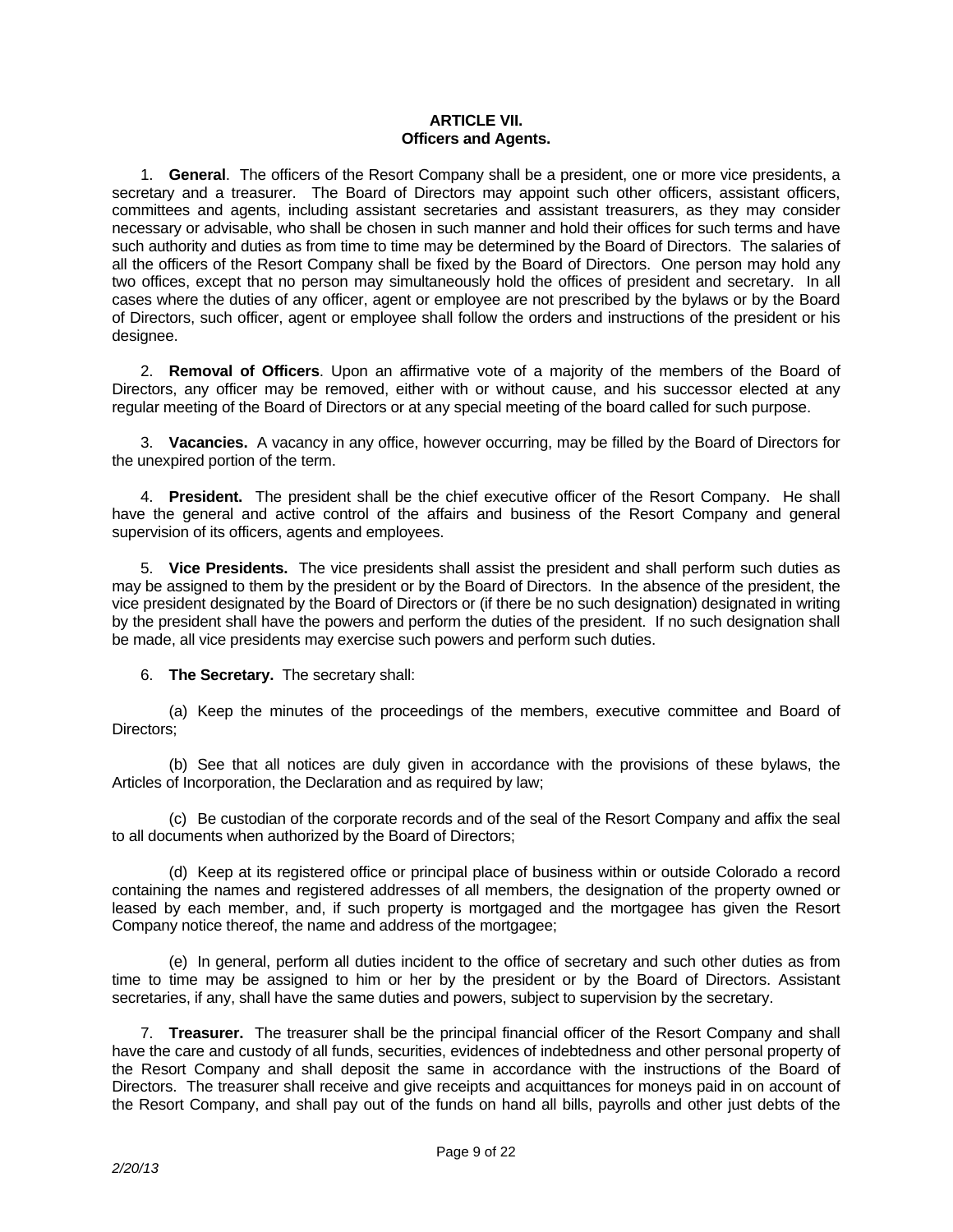Resort Company or whatever nature upon maturity. He or she shall perform all other duties incident to the office of the treasurer and, upon request of the Board of Directors, shall make such reports to it as may be required at any time. The treasurer shall, if required by the Board of Directors, give the Resort Company a bond in such sums and with such sureties as shall be satisfactory to the board, conditioned upon the faithful performance of his or her duties and for the restoration to the Resort Company of all books, papers, vouchers, money and other property of whatever kind in the treasurer's possession or under his or her control belonging to the Resort Company. The treasurer shall have such other powers and perform such other duties as may be from time to time prescribed by the Board of Directors or the president. The assistant treasurers, if any, shall have the same powers and duties, subject to the supervision of the treasurer.

#### **ARTICLE VIII. Obligations of the Members.**

 1. **Assessments.** (a) Each Owner shall be obligated to pay and shall pay to the Resort Company the annual Common Assessment levied under Article IX with respect to such Owner's Site, and each Owner shall comply with any determinations made by the Board of Directors with respect to such assessments.

 (b) Each Regular Member shall be obligated to and shall collect the Civic Assessment described in Article IX and pay the total amounts thereof regularly to the Resort Company, or see to it that the Civic Assessment is collected and that the total amounts thereof are paid regularly to the Resort Company as to any transaction with respect to which the Civic Assessment is applicable, and each member shall comply with any determinations made by the Board of Directors with respect to such assessments.

 (c) The Mountain Special Member shall be obligated to pay and shall pay to the Resort Company, the Mountain Civic Assessment levied with respect to the Mountain Special Member's Assessable Income and shall comply with any determinations made by the Board of Directors with respect to such assessment.

 (d) Each Regular Member and the Mountain Special Member shall be obligated to pay and shall pay to the Resort Company any Special Assessment imposed under Article IX hereof, as the amount of such Special Assessment applicable to each member is determined under the provisions of that Article. Each Regular Member and the Mountain Special Member shall comply with any determinations made by the Board of Directors with respect to such assessment.

 (e) Each member shall pay all charges, fines, penalties, interest, or other amounts payable to the Resort Company in connection with the Common Assessments, Civic Assessments, Mountain Civic Assessments or Special Assessments, or otherwise payable under the Declaration, the Articles of Incorporation or these bylaws.

 2. **Time for Payments.** The amount of any Assessment, charge, fine, penalty or other amount payable with respect to any member or such member's Guest or Site shall become due and payable as specified in Article IX hereof or by the Board of Directors, and any such amount which is delinquent shall bear interest at the rate of 18 percent per annum from the date due and payable.

 3. **Lien for Assessments and Other Amounts.** In addition to the rights set forth in Article IX hereof, the Resort Company shall have a lien against each Site to secure payment of any assessment, charge, fine, penalty or other amount due and owing to the Resort Company with respect to the Owner of that Site or with respect to such Owner's Lessees, Guests or Site plus interest from the date due and payable, plus all costs and expenses of collecting the unpaid amount, including reasonable attorneys' fees. All liens granted pursuant to this Section 3 and Sections 1, 2, 3 and 4, Article IX, hereof shall be junior to any first lien or encumbrance on a Site taken in good faith and for value and perfected by recording in the office of the Clerk and Recorder of Eagle County, Colorado, prior to the time a notice of failure to pay any such amount is recorded in said office, describing the Site, and naming the Owner of the Site. Such lien may be foreclosed in the manner for foreclosures of mortgages in the State of Colorado.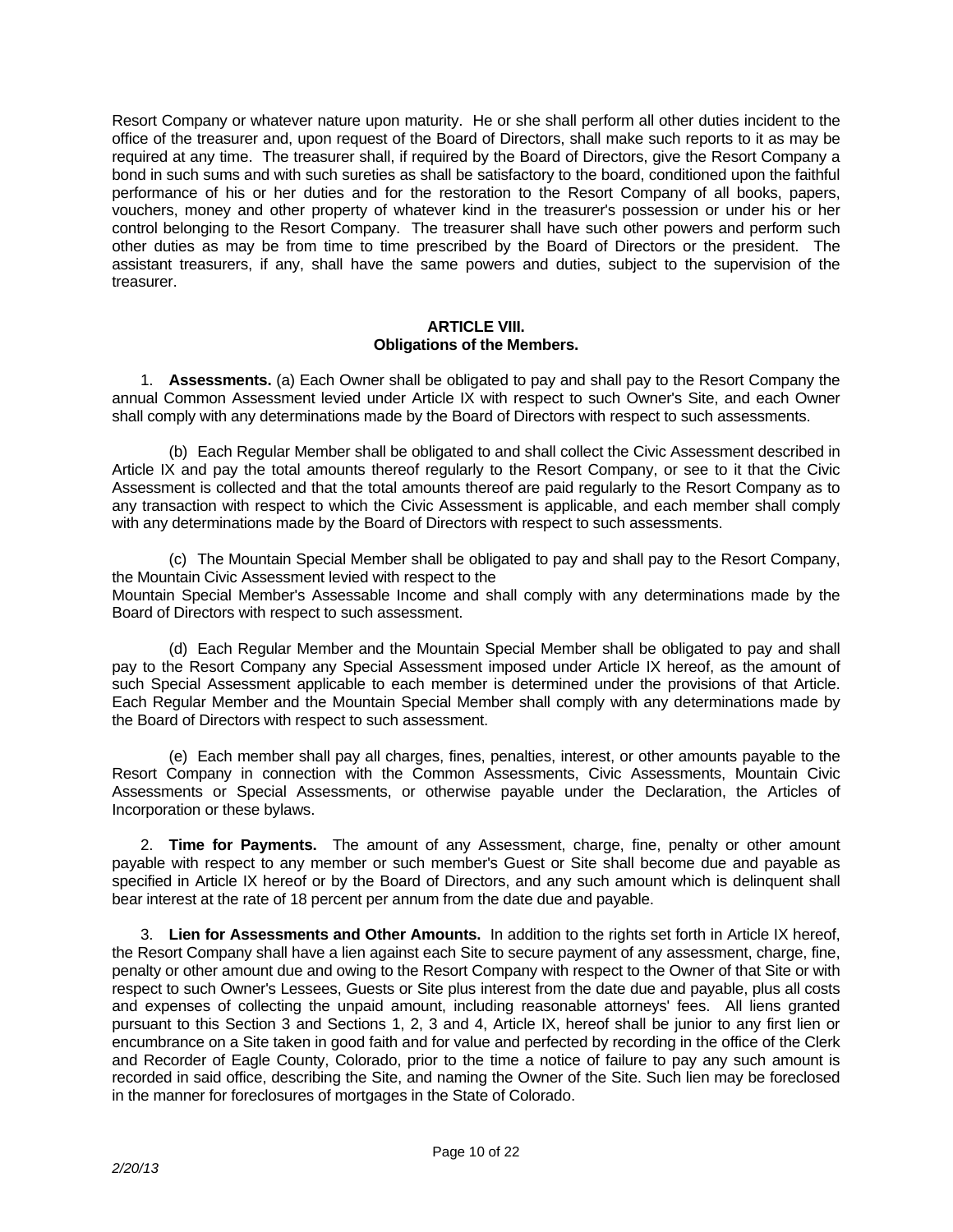4. **Compliance with the Declaration, Articles of Incorporation, Bylaws and Rules and Regulations.** Each member shall comply with all provisions of the Declaration, Articles of Incorporation, these bylaws, and any rules and regulations issued by the Board of Directors as from time to time in force and effect. The membership rights and privileges, including, but not limited to, the right to vote and the right to use Facilities and Functions of any member or Guest, may be suspended by action of the Board of Directors during the period when any assessments or other amounts due relating to such member's Site remain unpaid; but, upon payment of such assessments or other amounts, such rights and privileges shall be automatically restored. If the Board of Directors has adopted and published rules and regulations governing the use of Facilities or Functions and the personal conduct of any person related thereto, the directors or the officers of the Resort Company may, in their discretion, suspend the rights of any such person for violation of such rules and regulations for a period not to exceed 30 days, or if such person is in a continuous violation of such rules and regulations for a period until such time as the violation ceases. At the time such continuous violation ceases, the 30-day suspension may be applied to such person.

 5. **Amendments.** This Article VIII may be amended only by the Affirmative Vote of a Majority of the Classes.

### **ARTICLE IX. Assessments**

 1. **Common Assessments**. The Board of Directors on or about May 1 of each year shall levy upon and subsequently collect from each Owner an annual assessment (the "Common Assessment") which shall be determined by multiplying (A) the assessed value of all real property located within and improvements located on or affixed to each of such Owner's Sites, as such value shall have been most recently determined by the Assessor of Eagle County, Colorado (the "Assessed Value"), by (B) the Common Assessment Rate determined by the Board of Directors in accordance with Section 7(a) of this Article IX. To determine the Assessed Value of each Site and the improvements thereon, the Board of Directors shall obtain a copy of the tax list and warrant covering and including all real property in Beaver Creek as soon as practicable after its publication by the Treasurer of Eagle County, Colorado on or about January 1 of each year. Notwithstanding the foregoing, if for any reason a current tax list and warrant is not available in a timely fashion or does not, in the judgment of the Board of Directors, provide sufficient information to determine the Assessed Values of one or more particular Sites and all of the improvements thereon, the Board of Directors may use any reasonable means avail-able to it to determine such Assessed Values for purposes of levying Common Assessments, including without limitation reference to previous county assessed value determinations and other pertinent information and the employment of qualified appraisers. Identification of Owners for the purpose of levying Common Assessment shall be made in accordance with said tax list and warrant except to the extent that the Board of Directors shall send by first class mail, postage prepaid, a notice or notices to each Owner at the address shown on said tax list and warrant, or at such other address of which the Board of Directors may have notice, setting forth the Assessed Value, the Common Assessment Rate and the Common Assessment relative to each Site owned by such Owner. Payment of each Common Assessment shall become due and payable, in its entirety on or before June 30. Any portion of any Common Assessment not paid when due and payable shall become a lien on and against all of the real property owned by such Owner in Beaver Creek, including any Sites owned by such Owner other than the Site with respect to which the Common Assessment has not been fully paid. The Board of Directors in cases of extreme hardship may release any such lien if it receives other security for the payment of the delinquent Common Assessment which it deems sufficient to protect the interest of the Resort Company. Notwithstanding the foregoing, any Site which is exempt from taxation pursuant to Title 39, Article 3 of the Colorado Revised Statutes as amended (or any comparable statute), or any property, real or personal, of the State and its political subdivisions, may be granted an exemption from the Resort Company Common Assessment by the Board of Directors; provided that the Board of Directors specifically approves such exemption in each particular case.

 2. **Civic Assessments**. The Board of Directors shall regularly levy upon and collect from each Regular Member an assessment (the "Civic Assessment") in regard to all sales of (a) tangible personal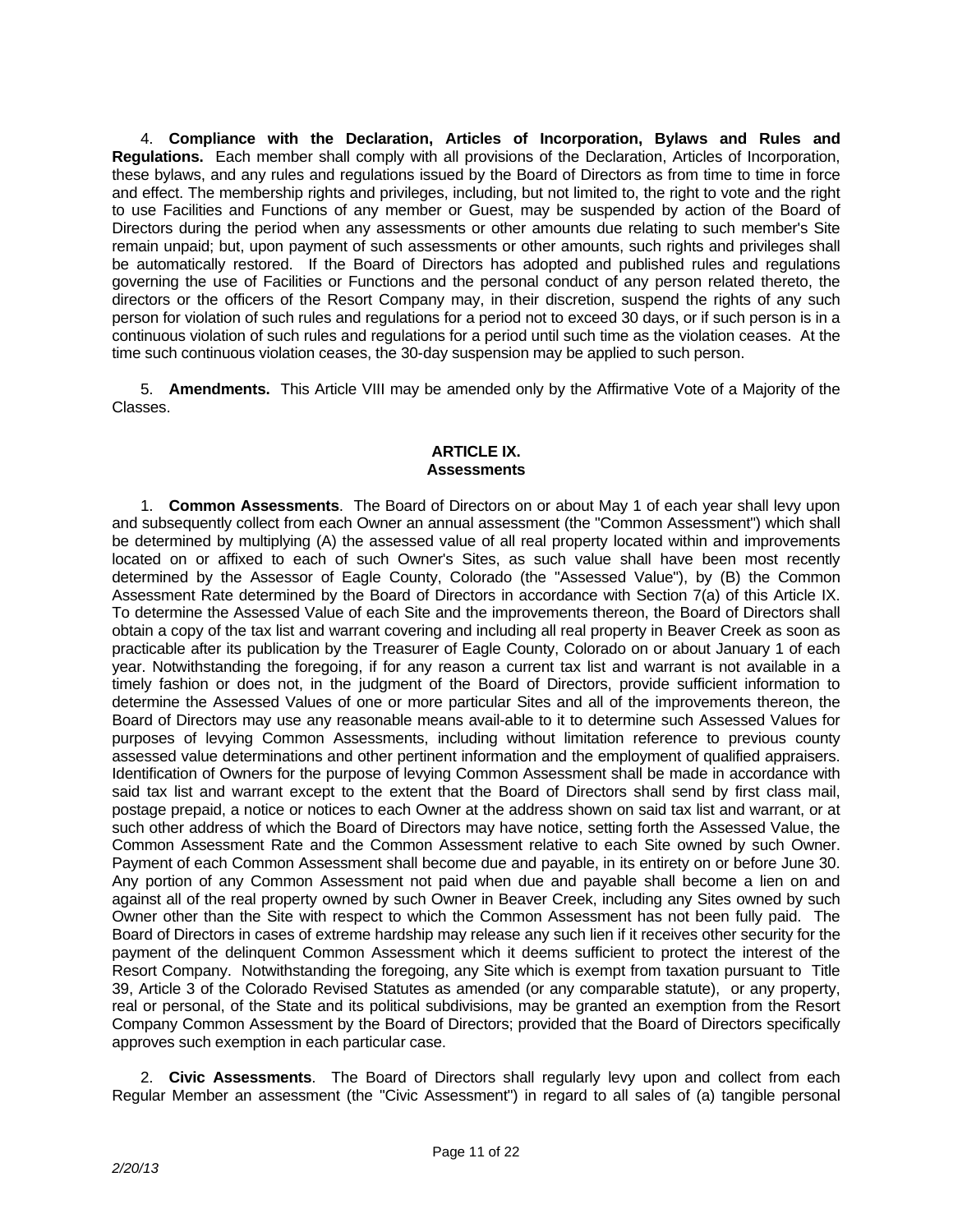property made by such member or made, consummated, conducted, transacted or occurring within the geographical boundaries of Beaver Creek and services made, performed or rendered by or on behalf of such member within the geographical boundaries of Beaver Creek (all of which are referred to herein as "Local Sales") which are subject to the Colorado Emergency Retail Sales Tax Act of 1935 (Colorado Revised Statutes, 1973, Title 39, Article 26), as amended (the "Colorado Sales Tax"), and (b) other tangible personal property made, consummated, conducted, transacted or occurring within the geographical boundaries of Beaver Creek. However, the Civic Assessment shall not apply to any gross receipts from sales (i) in connection with any event sponsored by the Resort Company, or (ii) in connection with any event sponsored by an organization exempt from Colorado Sales Tax, but, only to the extent such gross receipts relate to purchases by the organization for official organization business that are therefore exempt from Colorado Sales Tax, or (iii) where the property purchased is to be delivered to the purchaser outside of Beaver Creek by common carrier or by mail. Each such member's Civic Assessment shall be determined by multiplying such member's Local Sales that are included within such member's Net Taxable Sales (as defined for purposes of the computation of the Sales Tax) plus such member's gross receipts from the sale of tangible personal property not covered by the Sales Tax by the Civic Assessment Rate determined by the Board of Directors in accordance with Section 7(b) of Article IX. Each such member's Civic Assessment shall be due and payable without notice to the Resort Company each time and at such time as such member is required to remit or pay Colorado Sales Tax to the State of Colorado or would be required to make such payment if the property sold were covered by the Sales Tax. Each such member shall also deliver to the Resort Company without notice true and correct copies of all written reports, returns, statements, records and declarations, including any supplements or amendments thereto (all of which are referred to herein as "Reports") made or provided to the State of Colorado by such member in connection with any Local Sales under the provisions of said Act at such time as such Reports are required to be made to the State of Colorado. If any subsequent adjustments, additions, or modifications are made to any Colorado Sales Tax remitted or paid or Report made by any member to the State of Colorado, such member shall within 30 days thereafter so notify the Resort Company and provide it with true and complete copies of all Reports or other written material issued or received by such member in regard thereto. If any adjustment increases the amount of Colorado Sales Tax a member is required to remit or results in a refund of such tax, such member shall accordingly pay an appropriate additional Civic Assessment or receive an appropriate refund from the Resort Company of any excess Civic Assessments previously paid. Any portion of any Civic Assessment not paid by any member when due and payable shall become a lien on and against all of the real property owned or leased by such member in Beaver Creek. The Board of Directors in cases of extreme hardship may release any such lien if it receives other security for the payment of the delinquent Civic Assessments which it deems sufficient to protect the interests of the Resort Company.

 3. **Mountain Civic Assessments.** The Board of Directors shall levy upon and collect from the Mountain Special Member (as well as any other member or entity selling products or services on the Mountain Facility) a special assessment (the "Mountain Civic Assessment" ) in regard to all sales of (a) tangible personal property made by such member or made, consummated, conducted, transacted or occurring on the Mountain Facility, and services made, performed or rendered by or on behalf of such member on the Mountain Facility (all of which are referred to herein as "Mountain Sales") which are subject to the Colorado Sales Tax (as defined in Section 2 above), (b) other tangible personal property made, consummated, conducted, transacted or occurring on the Mountain Facility, and (c) ski tow and lift tickets. The Mountain Civic Assessment is determined by multiplying (i) the sum obtained by adding the Mountain Sales that are included within such member's Net Taxable Sales (as defined for purposes of the computation of the Sales Tax), and such member's gross receipts from the sale of tangible personal property not covered by the Sales Tax and the sale of ski tow and lift tickets, by (ii) the Mountain Civic Assessment Rate determined by the Board of Directors in accordance with Section 7(c) of Article IX. With respect to the sale of ski tow and lift tickets, the "gross receipts" of the member shall mean the total amount of payments (whether made in cash or by check or credit card charge) actually received by the member from such sales, provided that the total amount of such payments received shall not include any related sales commissions paid to sales agents who are not employees of such member, or any sales, use, business, license, occupations or other excise taxes (other than income taxes) imposed by any governmental unit which are determined by reference to the amount of sales or gross receipts. The Mountain Civic Assessment is due and payable to the Resort Company, without notice, each time and at such time as the member is required to remit or pay Colorado Sales Tax to the State of Colorado or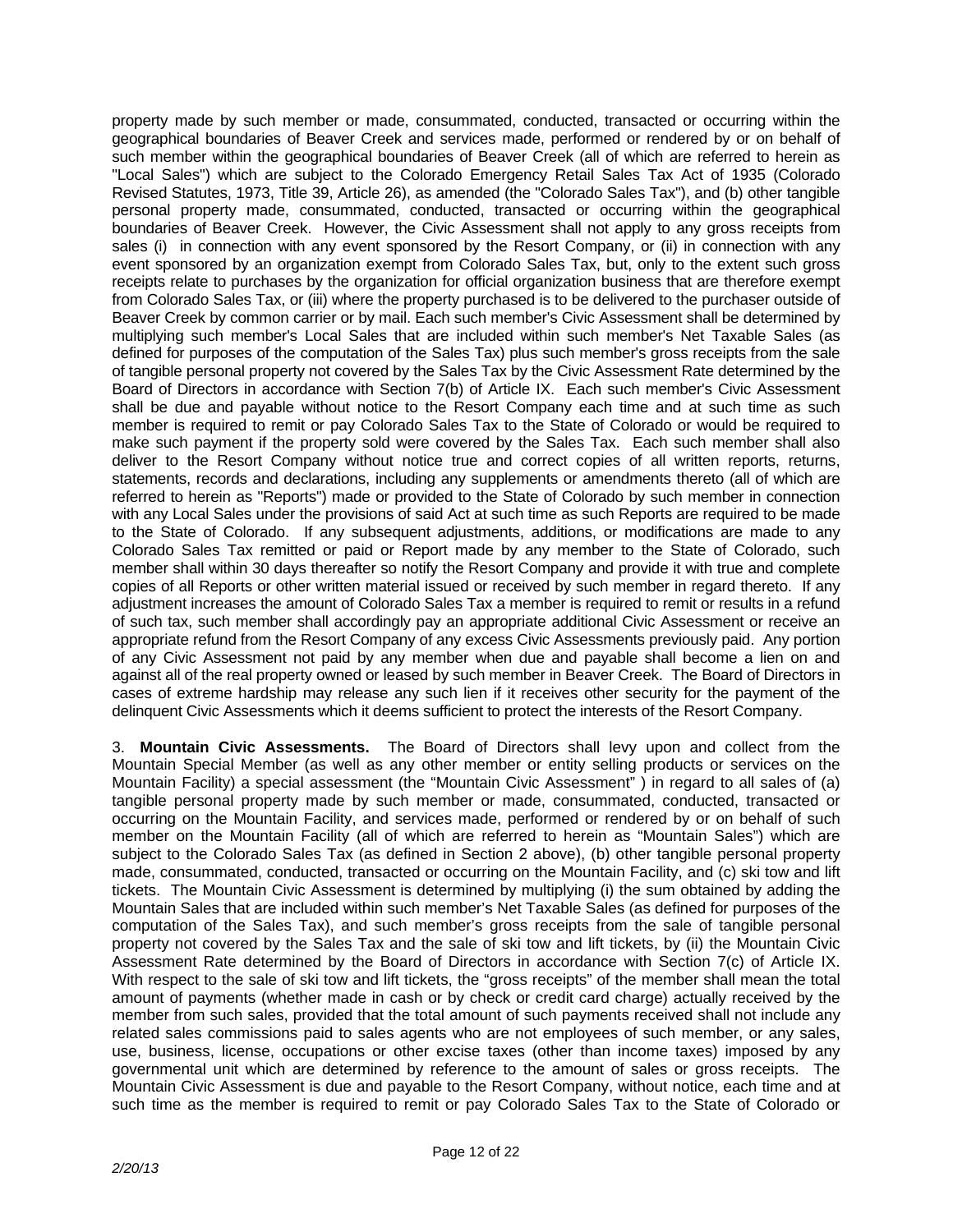would be required to make such payment if the property sold were covered by the Sales Tax. Each member responsible for paying a Mountain Civic Assessment shall deliver to the Resort Company, without notice, true and correct copies of all Reports (as defined in Section 2 above) made or provided to the State of Colorado by such member in connection with any Mountain Sales under the provisions of said Act at such time as such Reports are required to be made to the State of Colorado. If any subsequent adjustments, additions, or modifications are made to any Colorado Sales Tax remitted or paid or Report made by any member to the State of Colorado, such member shall within 30 days thereafter so notify the Resort Company and provide it with true and complete copies of all Reports or other written material issued or received by such member in regard thereto. If any adjustment increases the amount of Colorado Sales Tax a member is required to remit or results in a refund of such tax, such member shall accordingly pay an appropriate additional Mountain Civic Assessment or receive an appropriate refund from the Resort Company of any excess Mountain Civic Assessments previously paid. Any portion of any Mountain Civic Assessment not paid by any member when due any payable shall become a lien on and against all of the real property owned or leased by such member in Beaver Creek or the Mountain Facility. The Board of Directors in cases of extreme hardship may release any such lien if it receives other security for the payment of the delinquent Mountain Civic Assessments which it deems sufficient to protect the interests of the Resort Company.

 4. **Special Assessments**. Special Assessments shall include Resort Assessments, Local Improvement Assessments, or Real Estate Transfer Assessments, and Recreation Assessments as those terms are used below. They shall be imposed as provided in this Section 4 and shall be collected by the Resort Company. Any portion of any Special Assessment not paid by any member when due and payable shall become a lien on and against all of the real property owned or leased by such member in Beaver Creek. The Board of Directors in cases of extreme hardship may release any such lien if it receives other security for the payment of the delinquent Special Assessments which it deems sufficient to protect the interests of the Resort Company.

 (a) **Resort Assessments**. The Board of Directors may levy in any fiscal year one or more Resort Assessments, applicable to that year only, for any proper purpose of the Resort Company, provided that each such assessment shall be approved by the Affirmative Vote of a Majority of the Classes at a meeting duly called for such purpose upon written notice which sets forth the purpose of the meeting and is sent to all members at least 30 days in advance (unless each member waives such notice). Any such assessment which is so approved shall be levied in proportion to each member's total Common, Civic, Recreation, and Mountain Civic Assessment contribution to the Resort Company for the previous fiscal year; however, if no such contributions were made in the previous fiscal year, such Resort Assessment may be levied in such proportion as is determined by the Board of Directors and approved by the Affirmative Vote of a Majority of the Classes. The date or dates that any such Resort Assessment is due and payable shall be set forth in the resolution of the Board of Directors authorizing such Resort Assessment. However, no Resort Assessment shall be levied unless it has been approved by at least 75% of the Class A, B, C and D Directors.

## (b) **Local Improvement Assessments**.

 (i) **Local Improvements**. In the judgment of the Board of Directors, if certain improvements within Beaver Creek are desirable, if those improvements will especially benefit certain Sites, and if all or a part of the costs of those improvements should in fairness be paid for by the Owners of the benefited Sites, the Board of Directors may propose a Local Improvement Assessment. With respect to each proposed Local Improvement Assessment, the Board of Directors shall specify the nature of the proposed improvement, shall designate those Sites which will be especially benefited by the improvement (the "Benefited Sites"), and shall recommend a Local Improvement Assessment calculated to meet the costs applicable to the local improvement, with the board specifying the amounts of such assessments, the dates for payment of such assessments, and the portion, if any, of the costs of any improvement that will be borne by the Resort Company. The Local Improvement Assessment shall then be submitted to a vote of the Owners of the Benefited Sites, at a meeting duly called for such purpose upon written notice which sets forth the purpose of the meeting and is sent to the Owners of the Benefited Sites at lease 30 days in advance (unless each such Owner waives such notice). If the Owners of the Benefited Sites containing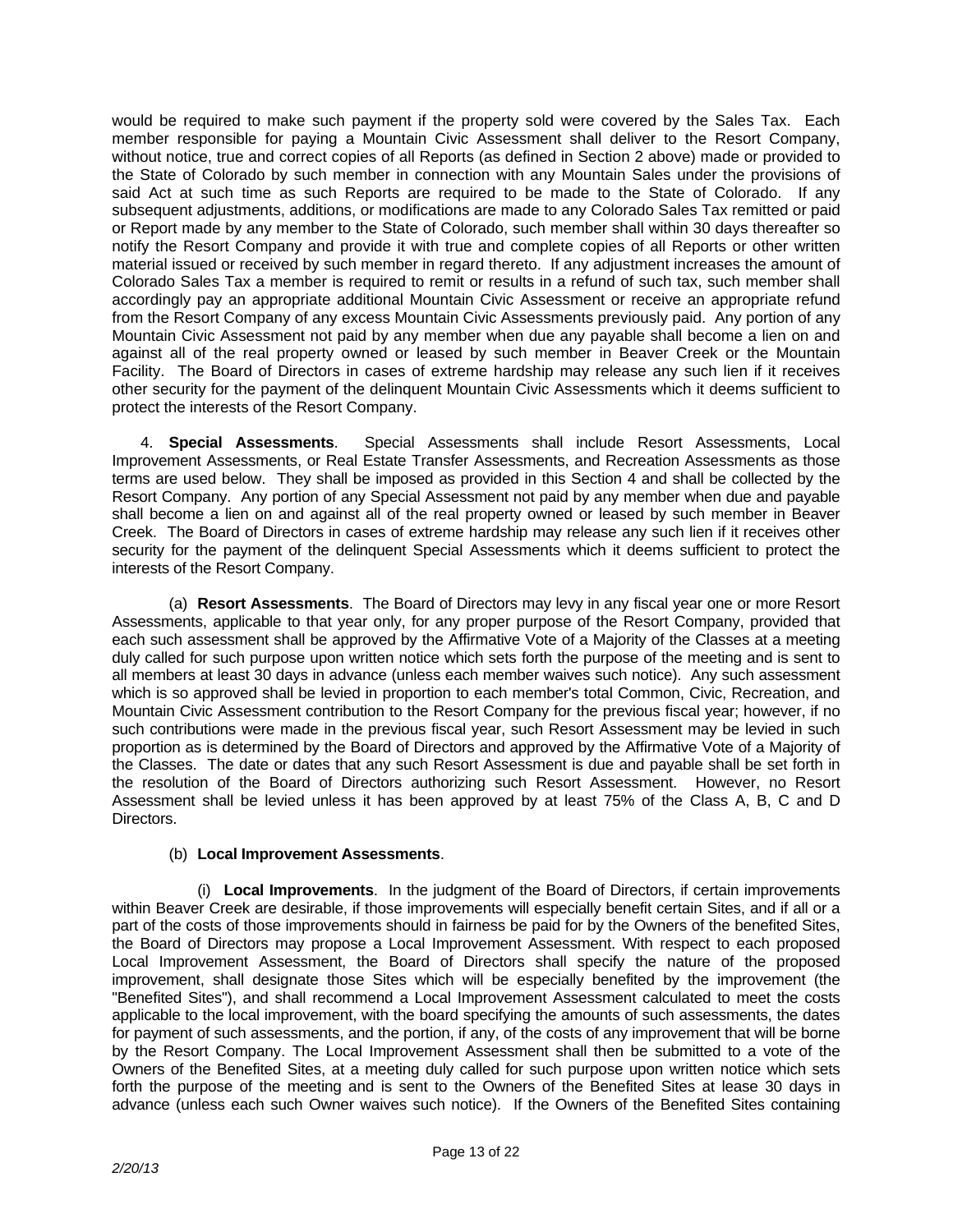more than 50 percent of the area of the total Benefited Sites approve the Local Improvement Assessment at such a meeting, the Local Improvement Assessment shall take effect.

 (ii) **Apportionment of Local Improvements Assessments**. Local Improvement Assessments shall be assessed in proportion to the benefits received. The Board of Directors shall make such assessments in proportion as the frontage of each Benefited Site is to the frontage of all the Benefited Sites, or in proportion as the area of each Benefited Site is to the area of all the Benefited Sites, or by any other method that the Board of Directors finds will result in assessments being equitable in proportion to benefits received.

 (iii) **Disposition of Funds Raised Through Local Improvement Assessments**. All funds collected through the imposition of a Local Improvement Assessment shall be applied to the costs of making, constructing, and installing the local improvement for which such assessment was imposed, except that any funds remaining unspent upon completion of such improvement shall be returned to the Owners of the Benefited Sites in the proportion on which such Sites were assessed.

# (c) **Real Estate Transfer Assessments**.

 (i) **Assessable Transfers.** Upon the occurrence of any transfer, as defined below, the transferee under such transfer shall pay to the Resort Company a real estate transfer assessment (the "Real Estate Transfer Assessment") equal to the fair market value, as defined below, of the Site subjected to transfer, multiplied by the Real Estate Transfer Assessment Rate determined in accordance with Section 7(d) of this Article IX.

# (ii) **Definitions**.

 (A) **Transfer.** For purposes of this Section 4(c) of this Article IX, "transfer" means and includes, whether in one transaction or in a series of related transactions, any conveyance, assignment, lease or other transfer of beneficial ownership of any Site, including but not limited to (1) the conveyance of fee simple title to any Site, (2) the transfer of more than 50 percent of the outstanding shares of the voting stock of a corporation which, directly or indirectly, owns one or more Sites, and (3) the transfer of more than 50 percent of the interest in net profits or net losses of any partnership, joint venture or other entity which, directly or indirectly, owns one or more Sites, but "transfer" shall not mean or include the transfers excluded under paragraph 4(c) (iii).

 (B) **Transferee**. For purposes of this Section 4(c) of this Article IX, "transferee" means and includes all parties to whom any interest passes by a transfer, and each party included in the term "transferee" shall have joint and several liability for all obligations of the transferee under this Section 4(c).

 (C) **Fair Market Value**. In the case of a transfer that is in all respects a bona fide sale, "fair market value" of the Site subjected to transfer shall be the consideration, as such term is defined below, given for the transfer. In case of a transfer that is a lease or is otherwise not in all respects a bona fide sale, fair market value of the Site subjected to transfer shall be determined by the Resort Company. A transferee may make written objection to the Resort Company's determination within 15 days after the Resort Company has given notice of such determination, in which event the Resort Company shall obtain an appraisal, at the transferee's sole expense, from a real estate appraiser of good reputation, who is qualified to perform appraisals in Colorado, who is familiar with Eagle County real estate values, and who shall be selected by the Resort Company. The appraisal so obtained shall be binding on both the Resort Company and the transferee. The above provisions to the contrary notwithstanding, where a transferee does not make a full report of a transfer within 15 days after the time required by this Section 4(c) for making such report, the transferee shall be deemed to have waived all right of objection concerning fair market value, and the Resort Company's determination of such value shall be binding.

 (D) **Consideration**. For purposes of this Section 4(c) of this Article IX, "consideration" means and includes the total of money paid and the fair market value of any property delivered, or contracted to be paid or delivered, in return for the transfer of any Site, and includes the amount of any note,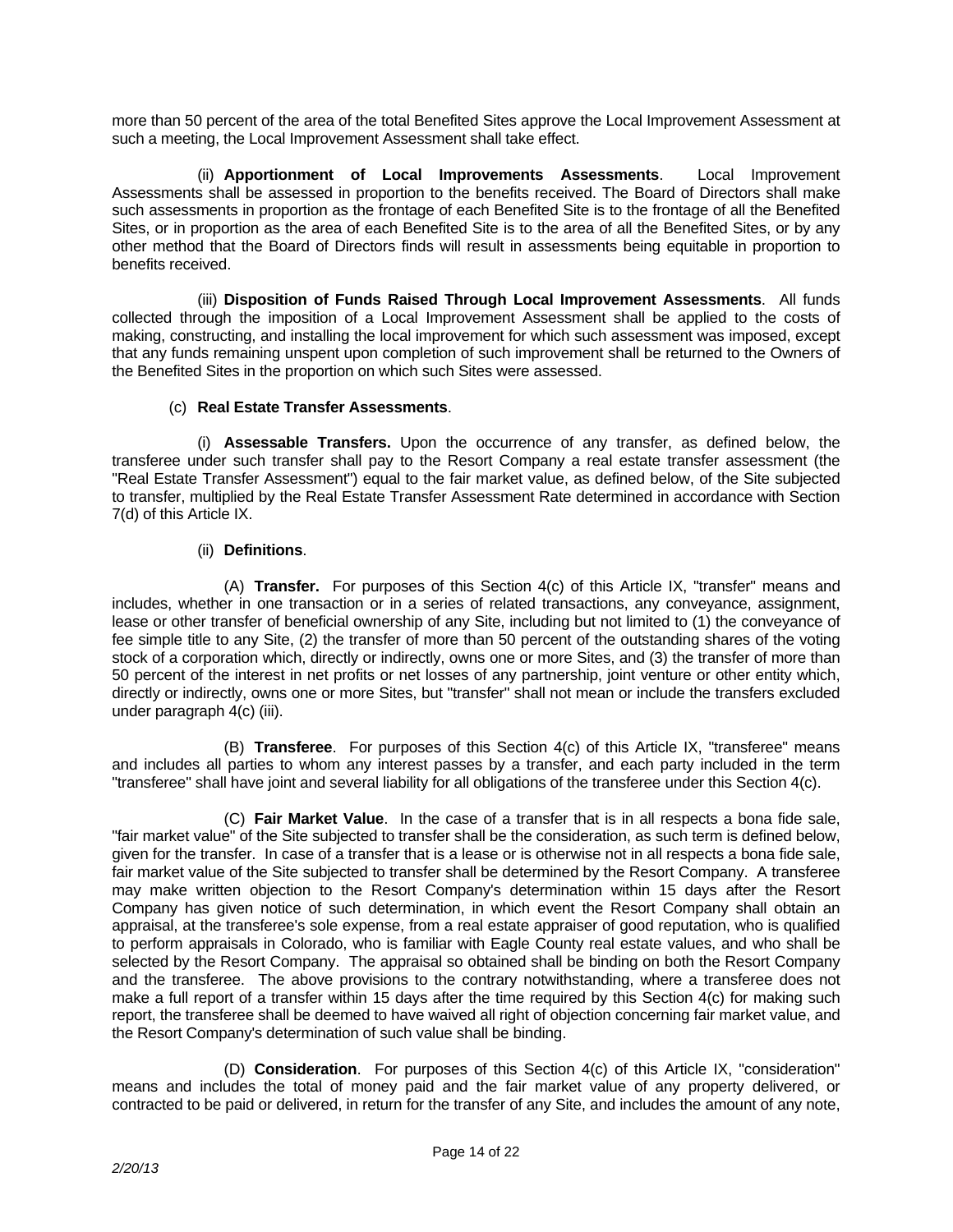contract indebtedness, or rental payment reserved in connection with such transfer, whether or not secured by any lien, mortgage, or other encumbrance, given to secure the transfer price, or any part thereof, or remaining unpaid on the property at the time of transfer, whether or not assumed by the transferee. The term "consideration" does not include the amount of any outstanding lien or encumbrance for taxes, special benefits or improvements, in favor of the United States, the State of Colorado, or a municipal or quasimunicipal governmental corporation or district.

 (iii) **Exclusions**. The Real Estate Transfer Assessment shall not apply to any of the following, except to the extent that they are used for the purpose of avoiding the Real Estate Transfer Assessment.

 (A) Any transfer to the United States, or any agency or instrumentality thereof, the State of Colorado, any County, City and County, Municipality, District or other political subdivision of this State.

(B) Any transfer to the Beaver Creek Resort Company of Colorado or its successors.

 (C) Any transfer, whether outright or in trust, that is for the benefit of the transferor or his relatives, but only if there is no more than nominal consideration for the transfer. For the purposes of this exclusion, the relatives of a transferor shall include all lineal descendants of any grandparent of the transferor, and the spouses of the descendants. Any person's stepchildren and adopted children shall be recognized as descendants of that person for all purposes of this exclusion. For the purposes of this exclusion, a distribution from a trust shall be treated as a transfer made by the grantors of the trust, in the proportions of their respective total contributions to the trust.

 (D) Any transfer arising solely from the termination of a joint tenancy or the partition of property held under common ownership, except to the extent that additional consideration is paid in connection therewith.

 (E) Any transfer or change of interest by reason of death, whether provided for in a will, trust or decree of distribution.

 (F) Any transfer made (1) by a majority-owned subsidiary to its parent corporation, or by a parent corporation to its majority-owned subsidiary, or between majority-owned subsidiaries of a common parent corporation, in each case for no consideration other than the issuance, cancellation or surrender of the subsidiary's stock; or (2) by a partner, member, or joint venturer to a partnership, limited liability company, joint venture, or other similar, legally recognized entity in which the partner, member or joint venturer has not less than a fifty percent (50%) interest, or by a partnership, limited liability company, joint venture or other similar, legally recognized entity to a partner, member or joint venturer holding not less than a fifty percent (50%) interest in such partnership, limited liability company, joint venture, or other similar, legally recognized entity, in each case for no consideration other than the issuance, cancellation or surrender of interests in such partnership, limited liability company, joint venture or other similar, legally recognized entity, as appropriate; or (3) by a corporation to its shareholders, in connection with the liquidation of such corporation or other distribution of property or dividend in kind to shareholders, if the Site is transferred generally prorata to its shareholders and no consideration is paid other than the cancellation of such corporation's stock; or (4) by a partnership, limited liability company, joint venture, or other similar, legally recognized entity to its partners, members or joint venturers, in connection with a liquidation of such entity or other distribution of property to its partners, members or joint venturers, if the Site is transferred generally prorata to its partners, members or joint venturers and no consideration is paid other than the cancellation of the partners' members' or joint venturers' interests; or (5) to a corporation, partnership, joint venture or other association or organization where such entity is owned in its entirety by the persons transferring the Site and such persons have the same relative interests in the transferee entity as they had in the Site immediately prior to such transfer, and no consideration is paid other than the issuance of each such persons' respective stock or other ownership interests in the transferee entity; or (6) by any person(s) or entity(ies) to any other person(s) or entity(ies), whether in a single transaction or a series of transactions where the transferor(s) and the transferee(s) are and remain under common ownership and control as determined by the Board of Directors of the Resort Company in its sole discretion applied on a consistent basis; provided, however, that no such transfer or series of transactions shall be exempt unless the Board of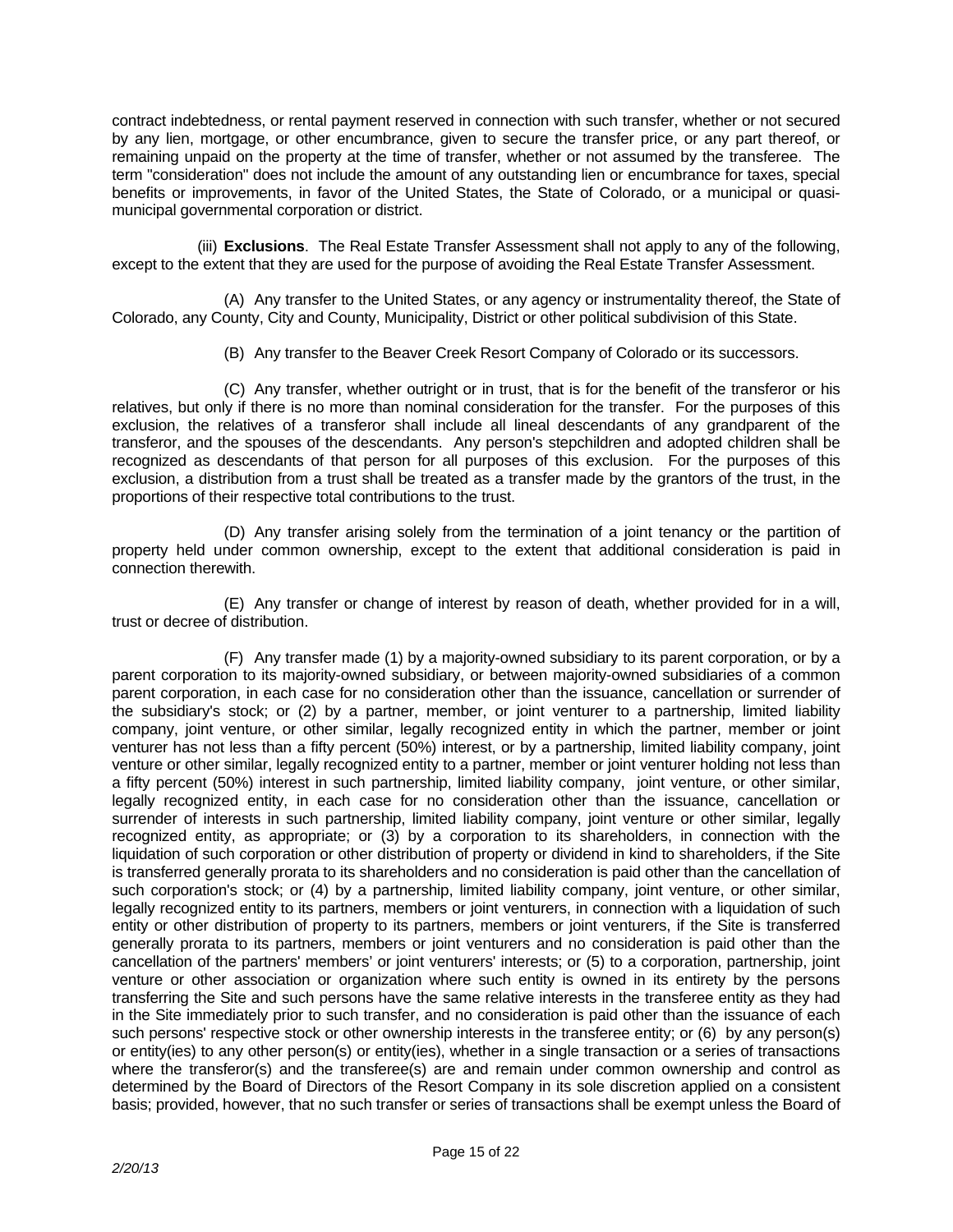Directors finds that such transfer or series of transactions [A] is for no consideration other than the issuance, cancellation or surrender of stock or other ownership interest in the transferor or transferee, as appropriate, [B] is not inconsistent with the intent and meaning of this Subsection (F), and [C] is for a valid business purpose and is not for the purpose of avoiding the obligation to pay the Real Estate Transfer Assessment. For purposes of this Subsection (F)(6), a transfer shall be deemed to be without consideration (x) if the only consideration is a book entry made in connection with an intercompany transaction in accordance with generally accepted accounting principles, or (y) no person or entity which does not own a direct or indirect equity interest in the Site immediately prior to the transfer becomes the owner of a direct or indirect equity interest in the Site (an "Equity Owner") by virtue of the transfer, and the aggregate interest immediately prior to the transfer of all Equity Owners whose equity interest is increased on account of the transfer does not increase by more than 20% (out of the total 100% equity interest in the Site), and no individual is entitled to receive directly or indirectly any consideration in connection with the transfer. In connection with considering any request for an exception under this Subsection (F)(6), the Board of Directors of the Resort Company may require the applicant to submit true and correct copies of all relevant documents relating to the transfer and an opinion of the applicant's counsel (such opinion and counsel to be reasonably acceptable to the Board of Directors) setting forth all relevant facts regarding the transfer, stating that in their opinion the transfer is exempt under this Subsection (F)(6), and setting forth the basis for such opinion.

 (G) Any transfer made solely for the purpose of confirming, correcting, modifying or supplementing a transfer previously recorded, making minor boundary adjustments, removing clouds on titles, or granting easements, rights-of-way or licenses, and any exchange of lots between Declarant and any original purchaser from Declarant of the one or more lots being transferred to Declarant in such exchange. To the extent that consideration in addition to previously purchased lots is paid to Declarant in such an exchange, the additional consideration shall be a transfer subject to assessment. To the extent that Declarant, in acquiring by exchange lots previously purchased from Declarant, pays consideration in addition to transferring lots, the amount of such additional consideration shall be treated as reducing the original assessable transfer and shall entitle an original purchaser from Declarant, who exchanges with Declarant lots previously purchased from Declarant, to a refund from the Resort Company of the amount of the transfer assessment originally paid on that portion of the original transfer.

 (H) Any transfer pursuant to any decree or order of a court of record determining or vesting title, including a final order awarding title pursuant to a condemnation proceeding, but only where such decree or order would otherwise have effect of causing the occurrence of a second assessable transfer in a series of transactions which includes only one effective transfer of the right to use or enjoyment of a Site.

 (I) Any lease of any Site (or assignment or transfer of any interest in any such lease) for a period of less than thirty years.

(J) Any transfer solely of minerals or interests in minerals.

 (K) Any transfer to secure a debt or other obligation or to release property which is security for a debt or other obligation, including transfers in

connection with foreclosure of a deed of trust or mortgage or transfers in connection with a deed given in lieu of foreclosure.

 (L) The subsequent transfer(s) of a Site involved in a "tax free" or "tax deferred" trade under the revenue code wherein the interim owner acquires property for the sole purpose of reselling that property within 30 days after the trade. In these cases, the first transfer of title is subject to Real Estate Transfer Assessment and subsequent transfers will only be exempt as long as a transfer assessment has been paid in connection with the first transfer of such Site in such exchange.

 (M) The transfer of a Site to an organization which is exempt from federal income taxation under Section 501(c)(3) of the Internal Revenue Code, as amended (or any comparable statute), provided that the Board of Directors specifically approves such exemption in each particular case.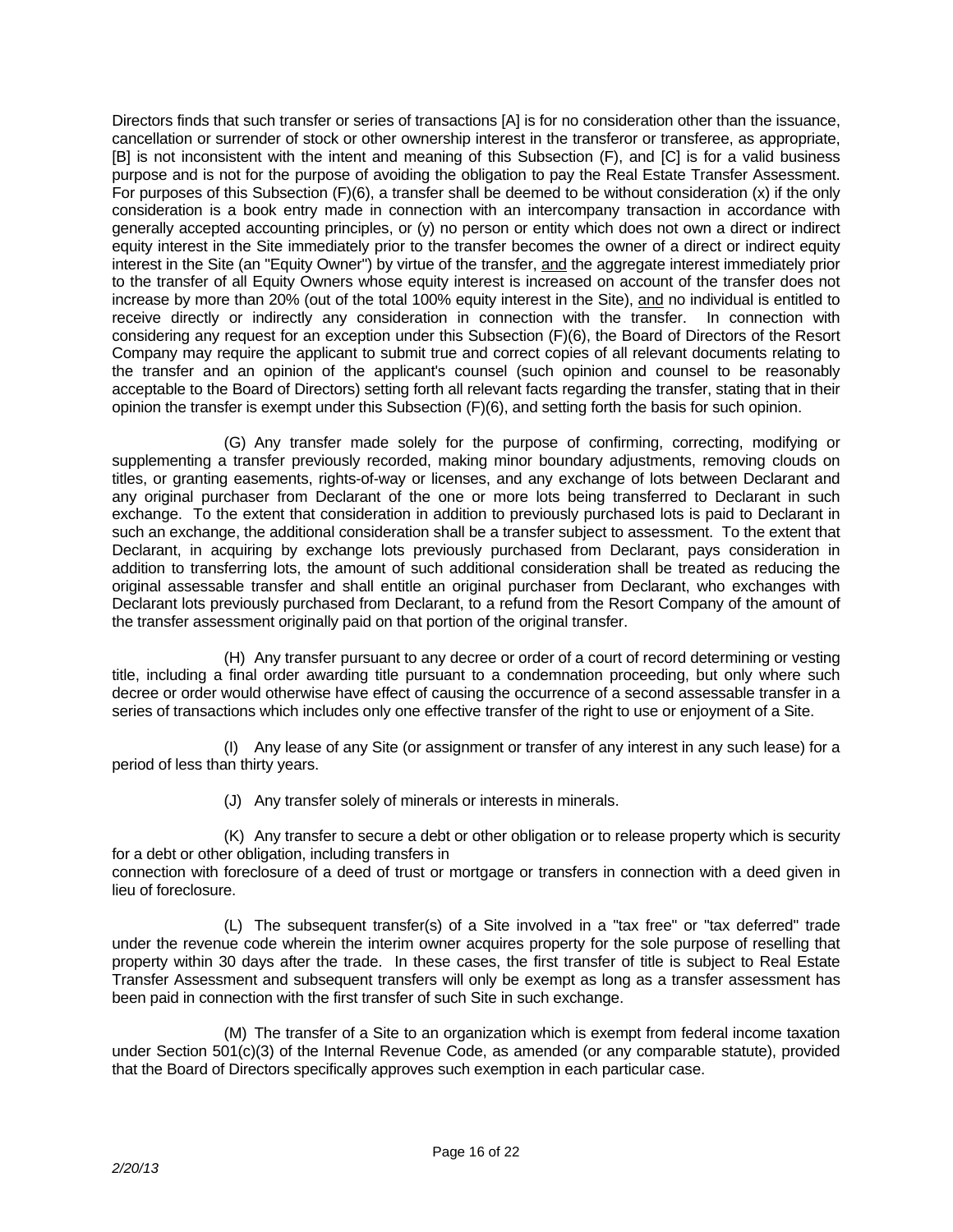(N) Any transfer made by a corporation or other entity, for consideration, (1) to any other corporation or entity which owns 100% of its equity securities (a "Holding Company"), or (2) to a corporation or entity whose stock or other equity securities are owned, directly or indirectly, 100% by such Holding Company.

 (O) Any transfer from a partially owned direct or indirect subsidiary corporation to its direct or indirect parent corporation where consideration is paid for, or in connection with, such transfer; however, unless such transfer is otherwise exempt, such exemption shall apply only to the extent of the direct or indirect beneficial interest of the transferee in the transferor immediately prior to the transfer. For example, if corporation A owns 60% of corporation B, and corporation B owns 100% of corporation C and corporation C conveys a Site to corporation A for \$2 million, 60% of the Real Estate Transfer Assessment would be exempt and a Real Estate Transfer Assessment would be payable only on \$800,000 (i.e., 40% of the \$2 million consideration).

 (P) The consecutive transfer of a Site wherein the interim owner acquires such Site for the sole purpose of immediately reconveying such Site, but only to the extent there is no consideration to the interim owner and such interim owner receives no right to use or enjoyment of such Site, provided the Board of Directors specifically approves such exemption in each particular case. To the extent that consideration is paid to, or for the benefit of, the interim owner, the additional consideration shall be a transfer subject to assessment. In these cases, the first transfer of title is subject to the Real Estate Transfer Assessment and subsequent transfers will only be exempt as long as a transfer assessment has been paid in connection with the first transfer of such Site in such consecutive transaction and only to the extent there is no consideration to the interim owner.

 (iv) **Payment and Reports**. The Real Estate Transfer Assessment shall be due and payable by the transferee to the Resort Company at the time of the transfer giving rise to such Real Estate Transfer Assessment. With such payment, the transferee shall make a written report to the Resort Company on forms pre-scribed by the Resort Company, fully describing the transfer and setting forth the true, complete and actual consideration for the transfer, the names of the parties thereto, the legal description of the Site transferred, and such other information as the Resort Company may reasonably require.

 (d) **Recreation Assessments**. The Board of Directors shall levy and collect from each member a special assessment (the "Recreation Assessment") determined by multiplying such member's Recreation Income, as defined below, by the Civic Assessment Rate determined in accordance with Section 7(b) of this Article IX. "Recreation Income" shall mean all gross receipts from (i) the providing of ski lessons or other lessons or the rental of ski or other recreational equipment on the Mountain Facility, (ii) the operation of any recreational, entertainment or sports facility within Beaver Creek, including but not limited to any golf course, tennis, squash or racquetball court, sports spa, health spa, movie theater, equestrian facility or the like, (iii) the lease of any recreational or sports equipment within Beaver Creek (if not covered by the Civic Assessment) and (iv) the sale of lessons, instructions or guide services relating to any recreational or sports activities. For the purpose of determining such member's Recreation Income, "gross receipts" shall mean the total amount of payments (whether made in cash or by check or credit card charge) actually received by such member from any such sales or leases, provided the total amount of such payments shall not include any related sales commissions paid to sales agents who are not employees of such member, or any sales, use, business, license, occupational or other excise taxes (other than income taxes) imposed upon such member by any governmental unit which are determined by reference to the amount of sales or gross receipts. Each member shall pay the Recreation Assessment to the Resort Company on or before the twentieth day of each calendar month covering Recreation Income received during the preceding calendar month. However, Recreation Income shall not include any gross receipts received in connection with any event sponsored by the Resort Company or any charitable or a eleemosynary organization.

 If at least 75% of the Class A, B, C, and D directors then in office approve, the Board of Directors may make such exemptions to the Recreation Assessment as they deem appropriate which exemption may exempt all activities otherwise covered by the Recreation Assessment.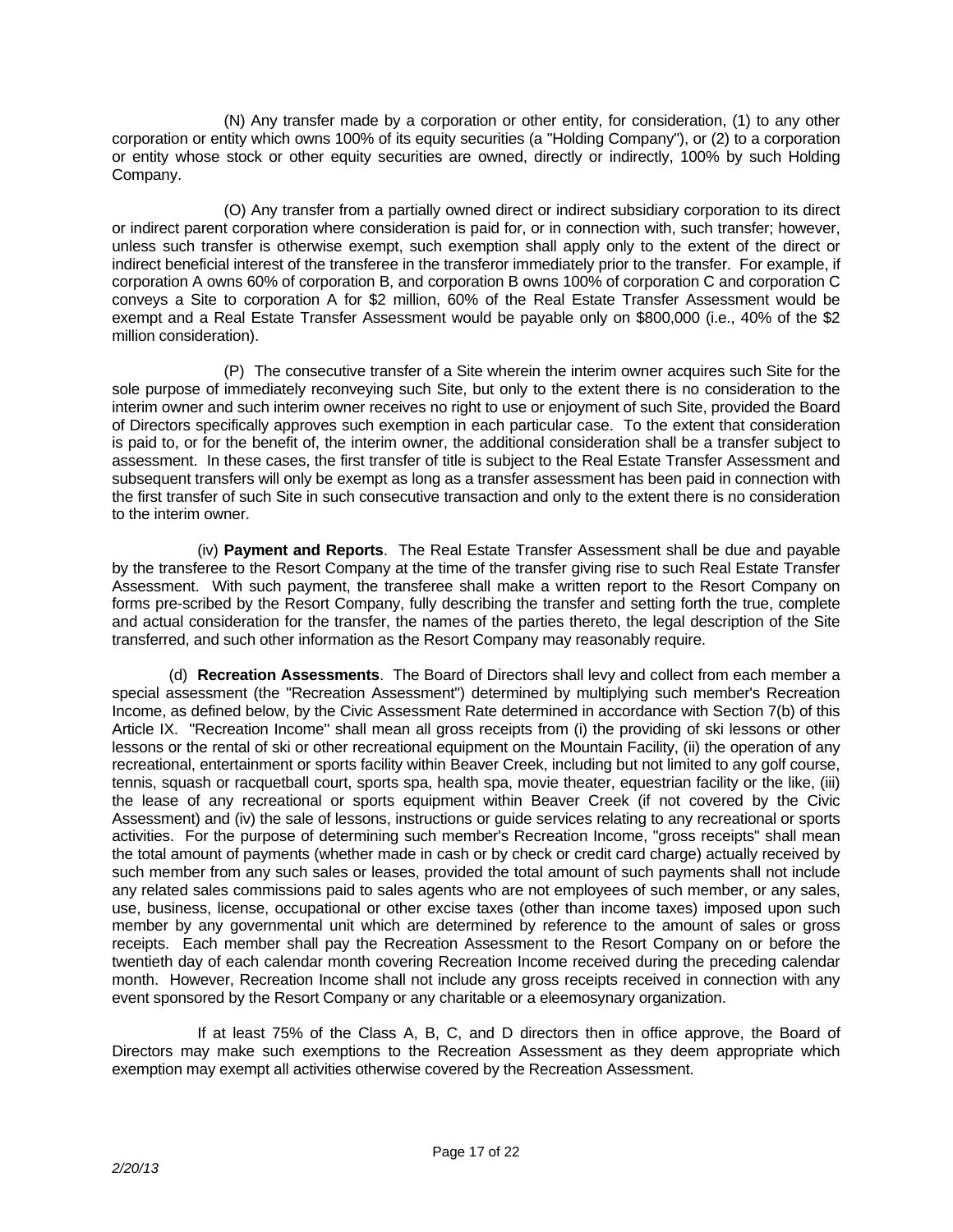**(e) Lodging Civic Assessment**. The Board of Directors shall levy and collect from each Member a Special Assessment (the "Lodging Civic Assessment") determined by multiplying such Member's Rental Income, as defined below, by the Lodging Civic Assessment Rate determined in accordance with Section 7(e) of this Article IX. "Rental Income" shall mean all gross receipts from the providing of a room, space, lodging service, or other accommodations at a Lodge or Residential Site (as such terms are defined in the Declaration) within Beaver Creek to any person who, for consideration, uses or possesses such room, space, lodging service or other accommodation for a total continuous duration of less than thirty (30) consecutive calendar days. For the purpose of determining such Member's Rental Income, "gross receipts" shall mean the total amount of payments (whether made in cash or by check or credit card charge) actually received by such Member from any such rentals, provided the total amount of such payments shall not include (i) any amounts paid to the Resort Company for Civic Assessments, (ii) any related sales commissions paid to sales agents who are not employees of such Members, or (iii) any sales, use, business, license, occupational or other excise taxes (other than income taxes) imposed upon such Member by any governmental unit which are determined by reference to the amount of sales or gross receipts. Each Member shall pay the Lodging Civic Assessment to the Resort Company on or before the twentieth day of each calendar month covering Rental Income received during the preceding calendar month. Each such Member shall also deliver to the Resort Company, without notice, true and correct copies of all written reports, returns, statements, records and declarations, including any supplements or amendments thereto, regarding the Member's Rental Income which the Resort Company requires. The Lodging Civic Assessment shall be levied irrespective of the location from which the reservation for the accommodation is actually made.

 5. **General Provisions**. Any payment or Report required hereunder to be made to the Resort Company shall be deemed to have been in a timely fashion if sent to the principal office of the Resort Company by first class mail, postage prepaid, and postmarked no later than the date such payment or Report is due, provided the Resort Company thereby actually receives such payment or Report. The Resort Company at its own expense shall have the right at any time during regular business hours to inspect and copy all records and to audit all accounts of any member which are reasonably related to such member's obligation hereunder to pay assessments or make Reports to the Resort Company. If any portion of any assessment hereunder is not paid when due and payable, such portion shall bear simple interest at the rate of 18 percent per annum from the date due until paid, and the amount of such interest shall for all purposes hereunder (other than the computation of such interest) be added to and become part of the assessment; provided that the Board of Directors may in its discretion waive all or any part of such interest for reasonable cause shown. The Board of Directors shall have power to collect any part of any assessment not paid when due and to enforce any other obligations of any member under this Article IX by any legal means available to it. Each Owner, Regular Member and the Mountain Special Member shall hold harmless and indemnify the Resort Company and its agents and employees from and against any and all costs, losses, obligations, penalties, expenses, liabilities and damages of every kind whatsoever, including court costs and all reasonable attorney's fees, incurred by or imposed upon the Resort Company or any of its agents or employees in the collection of such Owner's or member's assessments hereunder which are not paid when due or otherwise in the enforcement of any of such Owner's or members' obligation under this Article IX. The Board of Directors shall have power to determine any matter and to resolve any dispute arising out of the application, determination, payment and collection of any assessment or the making of any Report provided for in this Article IX, and may promulgate such additional rules and regulations which are consistent with the provisions hereof as the Board of Directors may deem necessary, useful or appropriate to the reasonable and efficient administration of such provision.

 6. **Resort Company Budget**. At the first meeting of the Board of Directors following the adoption of the Resort Company's fiscal year, the Board of Directors shall adopt an estimated budget for the remainder of that fiscal year. Such budget shall include: (A) the estimated costs and expenses and proposed capital expenditures which will be chargeable to the Resort Company to fulfill its obligations under the Declaration, the Articles of Incorporation and those bylaws as then in force and effect; (B) the estimated income and other funds which will be received by the Resort Company; and (C) the estimated total amounts required to be raised by Common, Civic and Special Assessments to cover such costs, expenses and capital expenditures of the Resort Company and to provide a reasonable reserve. For each subsequent fiscal year the Board of Directors shall, prior to the beginning of each fiscal year, propose and tentatively adopt a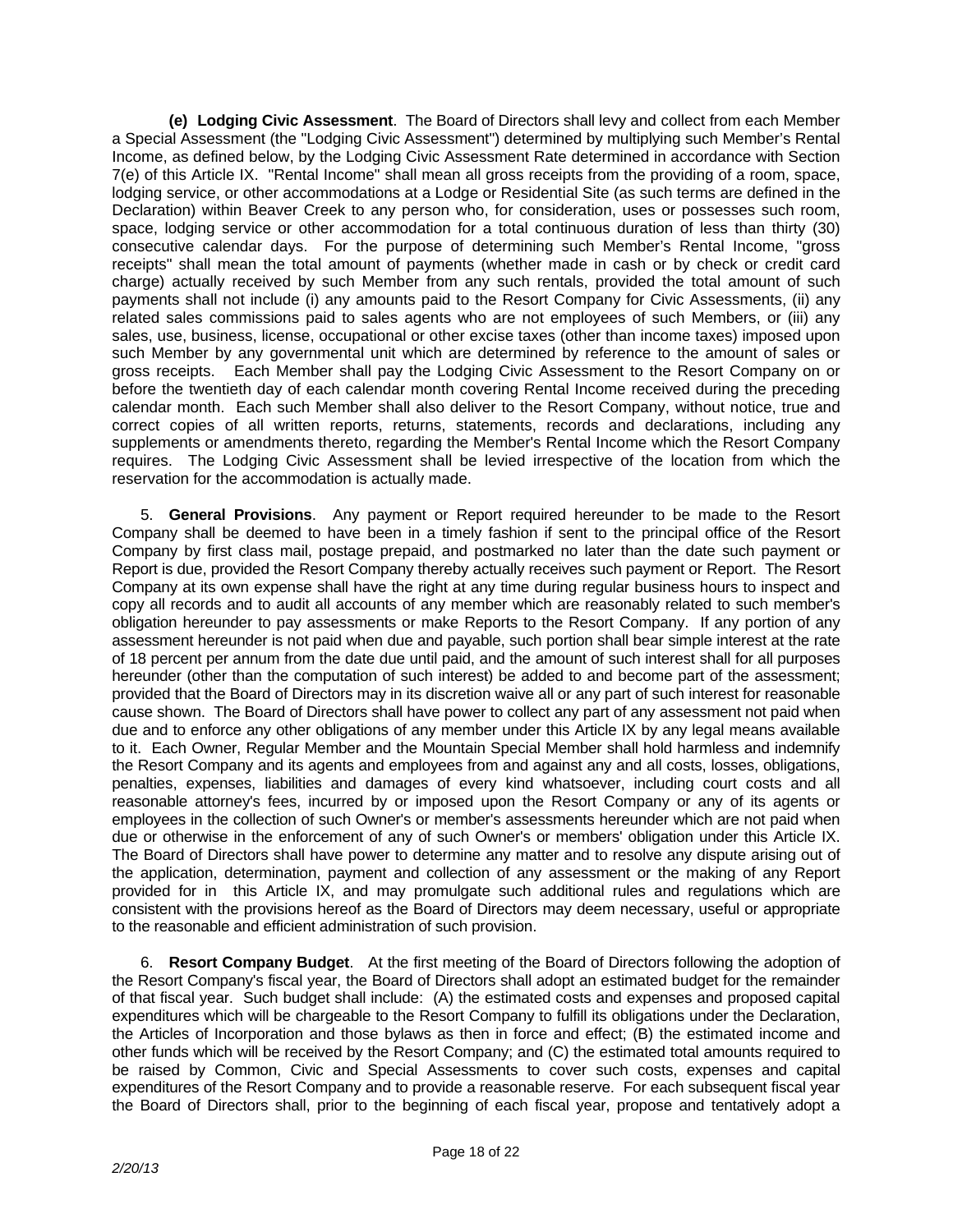similar budget, which shall also include all long-term or continuing commitments of the Resort Company made in connection with or contemplated under any previously approved budget. However, the tentative budget for each subsequent fiscal year shall not be finally established until after an opportunity for discussion of such budget by the members at a meeting of the combined classes of all members, which may be the same meeting as the annual meeting of members. The Board of Directors shall give notice of the time and place of the meeting for review of the tentative budget to all members at least 30 days prior to such meeting. During such 30-day period the Board of Directors shall make copies of the tentative budget available to all interested members at the principal office of the Resort Company. At such meeting, members shall have the right to be heard concerning the budget; however, the Board of Directors shall retain the sole power to establish the budget. Any Special Assessment proposed in the budget to become effective with final establishment of the budget shall be approved by the member pursuant to Section 4 of this Article IX at such meeting. Special meetings may be held in like manner upon like notice to consider supplementation or revision of any budget. Notice of any such special meeting shall contain a reasonably detailed description of the supplement or revision proposed. Except as emergencies may require, the Resort Company shall make no commitment or expenditures in excess of the funds reasonably expected to be available to the Resort Company through assessments, all other sources of income and borrowing.

## 7. **Assessment Rates**.

 (a) **Common Assessment Rate**. Based on budget estimates and the most recently available Assessed Values of the Sites and improvements thereon, the Board of Directors shall determine and set forth in its annual budget the Common Assessment Rate (referred to in Section 1 of this Article IX) required to produce the total Common Assessments set forth in such budget. However, the Board of Directors may not establish a Common Assessment Rate in excess of 20 mills per dollar of Assessed Value for any period after January 1, 1984 unless such Common Assessment Rate has been approved by at least 75% of the Class A, B, C and D directors. Notwithstanding the foregoing, if the State of Colorado or the County of Eagle, Colorado make any material change in the manner in which real property taxes in Beaver Creek are assessed or collected or if any court of competent jurisdiction renders any judgment or ruling which would affect the manner in which the Resort Company Common Assessments are levied or collected, and such change, judgment or ruling diminishes the amount the Resort Company would raise through Common Assessments, the Board of Directors may establish a Common Assessment Rate in excess of 20 mills to the extent necessary to raise the same amount of money through Common Assessments as would have been raised at the 20 mill levy rate if such change, judgment or ruling had not occurred or been issued.

 (b) **Civic Assessment Rate**. The Civic Assessment Rate referred to in Section 2 of this Article IX shall be 5 percent unless and until the Board of Directors shall adopt a different rate. However, in no event shall the Civic Assessment Rate exceed 6 percent.

 (c) **Mountain Civic Assessment Rate**. The Mountain Civic Assessment Rate referred to in Section 3 of this Article IX shall be 5 percent. In determining the Mountain Civic Assessment Rate, the Board of Directors shall consider what governmental levies, if any, in the form of sales, use, business, license, occupational or other similar charges or taxes have or may be imposed upon the Mountain Special Member with regard to Mountain Special Member Assessable Income. However, in no event shall the Mountain Civic Assessment Rate be more than 6 percent.

 (d) **Real Estate Transfer Assessment Rate**. The Real Estate Transfer Assessment Rate referred to in Section 4(c) of this Article IX shall be 2.375 percent unless and until the Board of Directors shall adopt a different rate. However, in no event shall the Real Estate Transfer Assessment Rate exceed 2.50 percent without the Affirmative Vote of a Majority of the Classes at a meeting duly called for such purpose upon written notice which sets forth the purpose of the meeting and is sent to all members at least 30 days in advance (unless each member waives such notice).

 (e) **Lodging Civic Assessment Rate**. The Lodging Civic Assessment Rate referred to in Section 4(e) of this Article IX shall be 0.96 percent unless and until the Board of Directors shall adopt a different rate, provided that any increase above such 0.96 percent rate shall be approved by the Affirmative Vote of a Majority of the Classes at a meeting duly called for such purpose upon written notice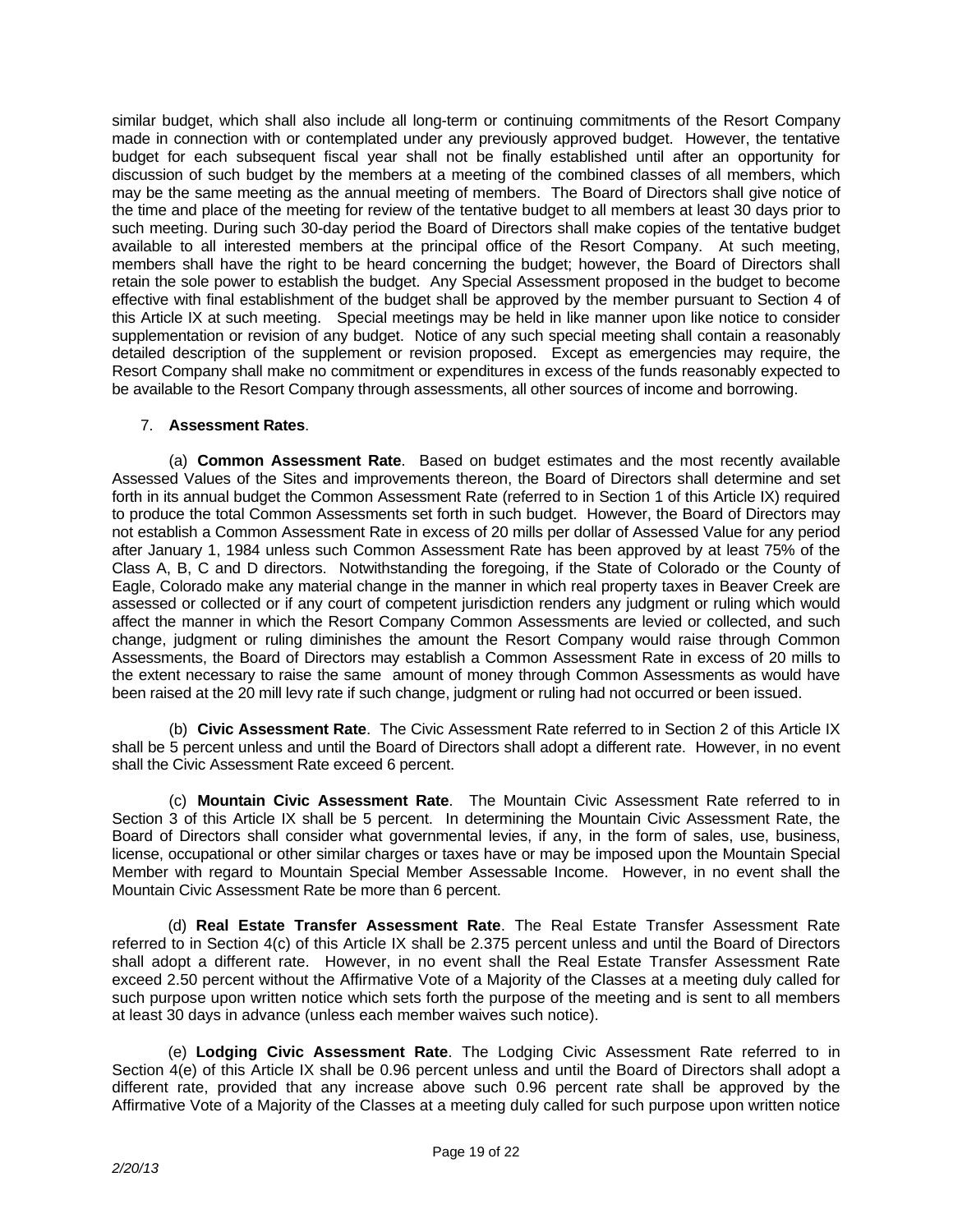which sets forth the purpose of the meeting and is sent to all members at least 30 days in advance (unless each member waives such notice).

 8. **Amendments**. This Article IX may not be altered, amended or repealed except by the Affirmative Vote of a Majority of the Classes.

 9. **Assessment Reduction Provision**. In the event that the Board of Directors determines, in its sole discretion, that it is necessary or appropriate for the Resort Company to reduce the rates of any Assessments, the Board of Directors shall reduce both the 2002 Assessment Increases (as hereinafter defined) and Additional Civic Assessment Increases (as hereinafter defined), if any, in equal percentages prior to reducing the rates of any other Assessments. The term "2002 Assessment Increases" shall mean collectively, (a) the Lodging Civic Assessment Rate of 0.96 percent, which was approved by the Affirmative Vote of a Majority of the Classes at a special meeting of the Members called for that purpose on April 5, 2002, (b) the increase in the Real Estate Transfer Assessment Rate from 2.00 percent to 2.50 percent, which was approved by the Affirmative Vote of a Majority of the Classes at a special meeting of the Members called for that purpose on April 5, 2002, and (c) the increase in the Civic Assessment Rate from 5.00 percent to 5.35 percent which was approved by the Board of Directors held on February 14, 2002. The term "Additional Civic Assessment Increase" shall mean any increase in the Civic Assessment Rate from 5.35 percent up to and including the 6.00 percent cap, which was approved by the Affirmative Vote of a Majority of the Classes at a special meeting of the Members called for that purpose on July 18, 2001. For purposes of illustration and not by way of limitation, if the Board of Directors decides to decrease the Lodging Civic Assessment Rate by fifty percent, which would decrease the Lodging Civic Assessment Rate from 0.96 percent to 0.48 percent and the Civic Assessment Rate has been increased to 6.00 percent pursuant to one or more Additional Civic Assessment Increases, then the 2002 Assessment Increase in the Real Estate Transfer Assessment Rate would also be decreased by 50 percent, such that the Real Estate Transfer Assessment Rate would be reduced from 2.50 percent to 2.25 percent, and the combination of the 2002 Assessment Increase in the Civic Assessment Rate and the Additional Civic Assessment Increase(s) would also be decreased by 50 percent, such that the Civic Assessment Rate would be reduced from 6.0 to 5.5 percent. The foregoing reductions shall not apply in the event the Board of Directors reduces the Real Estate Transfer Assessment Rate mentioned in Section 7(d) of this Article IX below 2.375 percent as a result of a financial emergency or substantial decline in tourism, as determined by a majority of the members of the Board of Directors.

## **ARTICLE X.**

### **Evidence and Determination of Membership, Registration of Mailing Address and Lien Holders.**

 1. **Evidence of Membership and Registration of Mailing Address.** Any party on becoming a member shall furnish to the Resort Company a photocopy or a certified copy of the recorded instrument, or a copy of a lease or sublease, vesting that party with the interest required to make it a member of the Resort Company. Each such member shall at the same time give a single name and address to which notices to such member may be sent. The member shall state in such notice the class of membership to which it believes it is entitled, the number of votes to which it believes it is entitled and the basis for such determinations. In the event of any change in the facts reported in the original written notice, including any change of ownership, the member shall give a new written notice to the Resort Company containing all the information required to be covered by the original notice. As against any member, and any party claiming by, through, or under such member, the Resort Company may, but shall not be obligated to, rely, for any and all purposes, on the information reflected in the most recent written notice furnished with respect to such member. The Resort Company shall keep and preserve the most recent written notice received by the Resort Company with respect to each member.

 2. **Resort Company Determination as to Membership.** The Resort Company, based upon written notices furnished by members as aforesaid and based upon its own investigation, shall have the right, authority and obligation to fix and determine the number and class of votes existing with respect to each member. The Resort Company shall make such determination at least annually and, in any event, as of any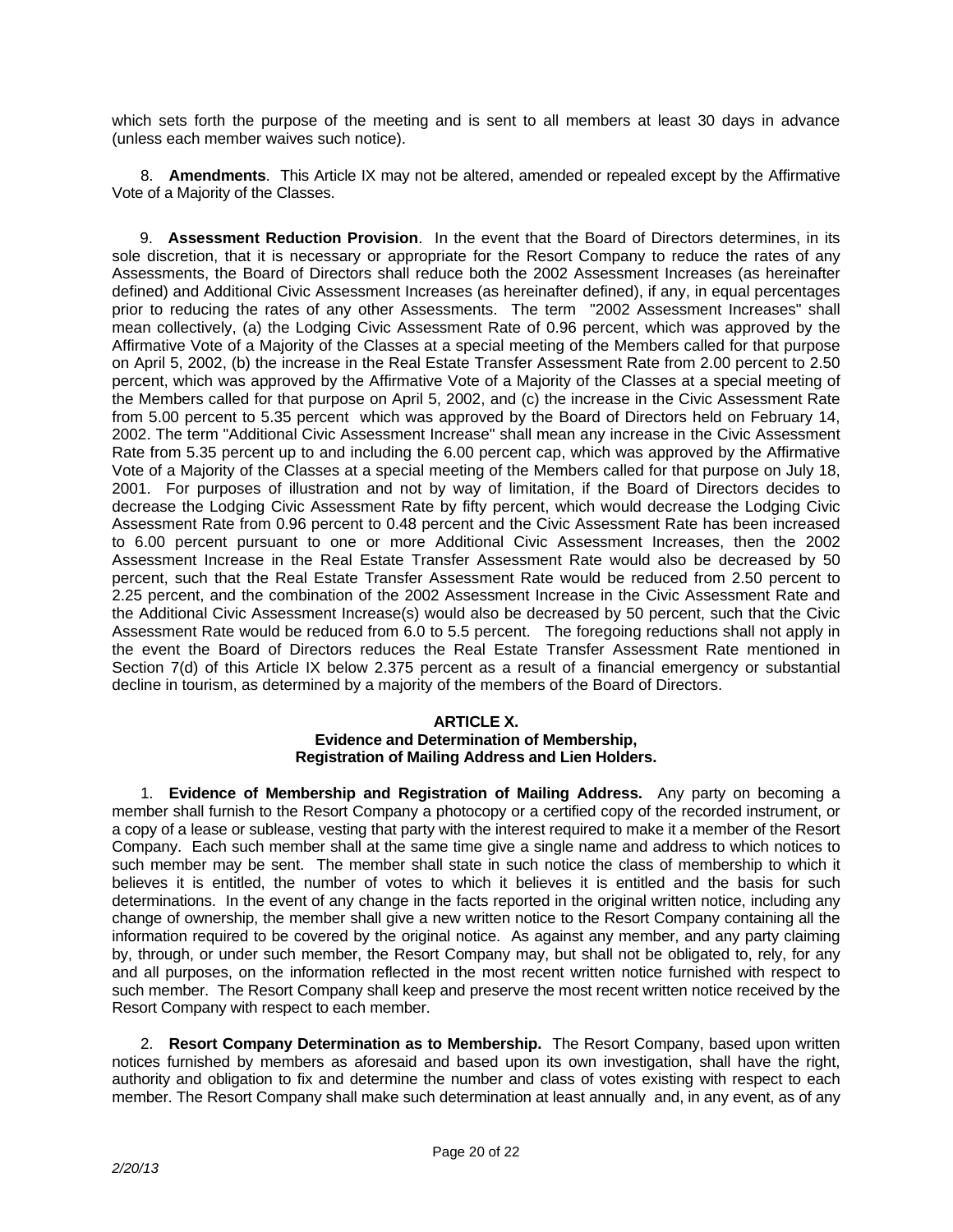record date and shall make supplemental determinations from time to time as may be necessary after any record date in the light of changes which may come to its attention. The Resort Company shall keep records of its determinations hereunder which shall be used and may be relied upon by it for any and all purposes. No party shall be entitled to any notice or the right to vote until it has been determined by the Resort Company that such party is a member. Any party aggrieved by any determination of the Resort Company with respect to its voting rights may contest such action within 45 days after it has notice thereof by commencing a legal action in the District Court of Eagle County, Colorado, within such 45-day period. If such action is not commenced in such period, the determination of the Resort Company shall be final.

 3. **Liens.** Any member who mortgages or grants a deed of trust covering his Site shall notify the Board of Directors of the name and address of the mortgagee or beneficiary of the deed of trust and shall file conformed copies of the note and security instrument with the Board of Directors. Such notice shall include an agreement by the lending institution that it will notify the Resort Company when its lien has been released. The Board of Directors, when giving notice to a member of default in paying an assessment or other default, shall send a copy of such notice to each mortgagee or beneficiary of a deed of trust covering such member's Site whose name and address has theretofore been filed with the Resort Company, and which has not been removed by appropriate notice that the lien has been released. However, failure to give such notice to a mortgagee shall not invalidate the notice to a member.

 4. **Address Of The Resort Company.** The address of the Resort Company shall be P.O. Box 1297, Avon, Colorado 81620. Such address may be changed from time to time upon written notice to all members and all mortgagees or beneficiaries of deeds of trust whose names have been previously filed with the Resort Company.

#### **ARTICLE XI Security Interest in Membership.**

 Members shall have the right irrevocably to constitute and appoint the mortgagee or the beneficiary of a trust deed their true and lawful attorney-in-fact to vote in the Resort Company at any and all meetings of the Resort Company and to vest in the mortgagee or the beneficiary any and all rights, privileges and powers that they have as members under the Articles of Incorporation and these bylaws or by the virtue of the Declaration as from time to time in force and effect. Such proxy and vesting shall become effective upon the filing of notice by the mortgagee or the beneficiary with the secretary of the Resort Company at such time or times as the mortgagee or the beneficiary shall deem its security in jeopardy by reason of the failure, neglect or refusal of the Resort Company, the Board of Directors or the members to carry out their duties as set forth in the Declaration. A release of the mortgage or the beneficiary's deed of trust shall operate to revoke such proxy and vesting. Nothing contained in this Article XI shall be construed to relieve members, as mortgagors, of their duties and obligations as members or to impose upon the mortgagee or the beneficiary of the deed of trust the duties and obligations of an Owner.

### **ARTICLE XII. Design Review Board.**

 The Board of Directors shall establish a Design Review Board consisting of 5 persons in accordance with the Declaration as from time to time in force and effect which shall have the duties and perform the functions described therein. Each member and the Resort Company shall be bound by the Design Review Board's rules and regulations, a copy of which shall be maintained in the records of the Resort Company and available for inspection by members of the Resort Company at all reasonable times.